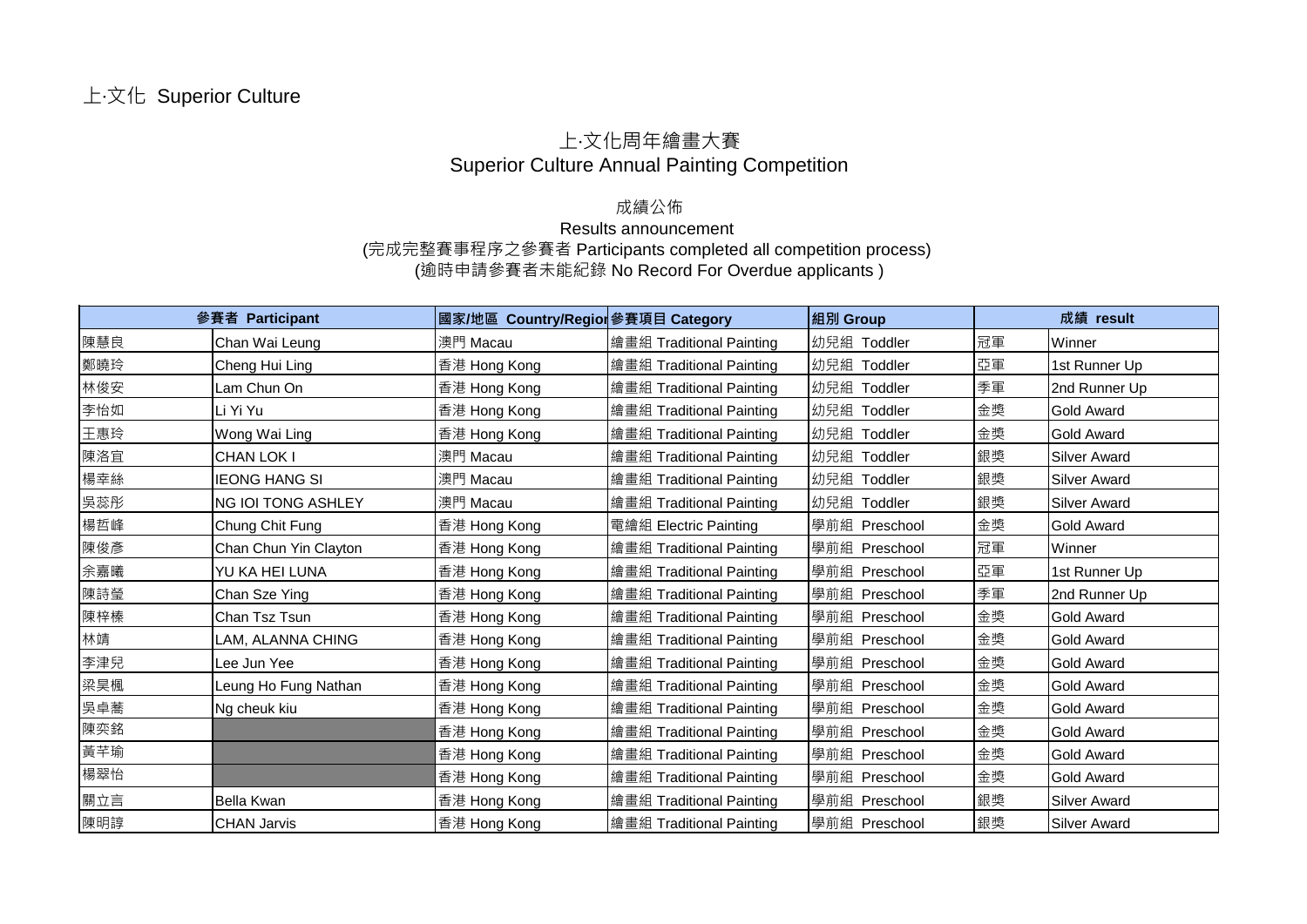| 陳樂謙 | Chan Lok Him             | 香港 Hong Kong | 繪畫組 Traditional Painting | 學前組 Preschool | 銀獎 | <b>Silver Award</b> |
|-----|--------------------------|--------------|--------------------------|---------------|----|---------------------|
| 陳樂然 | Chan Lok Yin             | 香港 Hong Kong | 繪畫組 Traditional Painting | 學前組 Preschool | 銀獎 | <b>Silver Award</b> |
| 陳滶言 | Chan Ngo Yin Lucas       | 香港 Hong Kong | 繪畫組 Traditional Painting | 學前組 Preschool | 銀獎 | <b>Silver Award</b> |
| 林家瑜 | Charlotte Lam            | 香港 Hong Kong | 繪畫組 Traditional Painting | 學前組 Preschool | 銀獎 | <b>Silver Award</b> |
| 張巧澄 | Cheung Hau Ching Mercury | 香港 Hong Kong | 繪畫組 Traditional Painting | 學前組 Preschool | 銀獎 | <b>Silver Award</b> |
| 張巧澄 | Cheung Hau Ching Mercury | 香港 Hong Kong | 繪畫組 Traditional Painting | 學前組 Preschool | 銀獎 | <b>Silver Award</b> |
| 張巧澄 | Cheung Hau Ching Mercury | 香港 Hong Kong | 繪畫組 Traditional Painting | 學前組 Preschool | 銀獎 | <b>Silver Award</b> |
| 彭思穎 | Chloe Hodgson            | 香港 Hong Kong | 繪畫組 Traditional Painting | 學前組 Preschool | 銀獎 | <b>Silver Award</b> |
| 朱希同 | CHU HEI TUNG             | 香港 Hong Kong | 繪畫組 Traditional Painting | 學前組 Preschool | 銀獎 | <b>Silver Award</b> |
| 朱梓蕎 | Chu Tsz Kiu              | 香港 Hong Kong | 繪畫組 Traditional Painting | 學前組 Preschool | 銀獎 | <b>Silver Award</b> |
| 何樂言 | Ho Lok Yin               | 香港 Hong Kong | 繪畫組 Traditional Painting | 學前組 Preschool | 銀獎 | <b>Silver Award</b> |
| 胡天欣 | Hu Tiana                 | 香港 Hong Kong | 繪畫組 Traditional Painting | 學前組 Preschool | 銀獎 | <b>Silver Award</b> |
| 江蔚言 | <b>KONG KATRINA</b>      | 香港 Hong Kong | 繪畫組 Traditional Painting | 學前組 Preschool | 銀獎 | <b>Silver Award</b> |
| 古梓諾 | Koo Tsz Nok Karson       | 香港 Hong Kong | 繪畫組 Traditional Painting | 學前組 Preschool | 銀獎 | <b>Silver Award</b> |
| 林晉堯 | Lam Chun Yiu             | 香港 Hong Kong | 繪畫組 Traditional Painting | 學前組 Preschool | 銀獎 | <b>Silver Award</b> |
| 林頌恩 | Lam Chung Yan            | 香港 Hong Kong | 繪畫組 Traditional Painting | 學前組 Preschool | 銀獎 | <b>Silver Award</b> |
| 劉尚桓 | LAU Sheung Woon Anfernee | 香港 Hong Kong | 繪畫組 Traditional Painting | 學前組 Preschool | 銀獎 | <b>Silver Award</b> |
| 劉宇森 | Lau Yu Sum Ethan         | 香港 Hong Kong | 繪畫組 Traditional Painting | 學前組 Preschool | 銀獎 | <b>Silver Award</b> |
| 文樂祺 | Man Lok Ki               | 香港 Hong Kong | 繪畫組 Traditional Painting | 學前組 Preschool | 銀獎 | <b>Silver Award</b> |
| 吳洛沂 | Ng Lok Yee               | 香港 Hong Kong | 繪畫組 Traditional Painting | 學前組 Preschool | 銀獎 | <b>Silver Award</b> |
| 伍倩佟 | Ng Sin Tung              | 香港 Hong Kong | 繪畫組 Traditional Painting | 學前組 Preschool | 銀獎 | <b>Silver Award</b> |
| 石卓楠 | <b>Shek Cheuk Nam</b>    | 香港 Hong Kong | 繪畫組 Traditional Painting | 學前組 Preschool | 銀獎 | <b>Silver Award</b> |
| 邵梓漮 | Siu Tsz Hong             | 香港 Hong Kong | 繪畫組 Traditional Painting | 學前組 Preschool | 銀獎 | <b>Silver Award</b> |
| 施綽欣 | Sze Cheuk Yan            | 香港 Hong Kong | 繪畫組 Traditional Painting | 學前組 Preschool | 銀獎 | <b>Silver Award</b> |
| 鄧浠妍 | TANG HEI YIN             | 香港 Hong Kong | 繪畫組 Traditional Painting | 學前組 Preschool | 銀獎 | Silver Award        |
| 謝昕甯 | TSE YAN NING             | 香港 Hong Kong | 繪畫組 Traditional Painting | 學前組 Preschool | 銀獎 | <b>Silver Award</b> |
| 黃晴禧 | Wong Ching Hei Ella      | 香港 Hong Kong | 繪畫組 Traditional Painting | 學前組 Preschool | 銀獎 | <b>Silver Award</b> |
| 黃晴禧 | Wong Ching Hei Ella      | 香港 Hong Kong | 繪畫組 Traditional Painting | 學前組 Preschool | 銀獎 | <b>Silver Award</b> |
| 黃琋桐 | Wong Hei Tung            | 香港 Hong Kong | 繪畫組 Traditional Painting | 學前組 Preschool | 銀獎 | <b>Silver Award</b> |
| 黃琋桐 | Wong Hei Tung            | 香港 Hong Kong | 繪畫組 Traditional Painting | 學前組 Preschool | 銀獎 | <b>Silver Award</b> |
| 黃讌渟 | wong yin ting maris      | 香港 Hong Kong | 繪畫組 Traditional Painting | 學前組 Preschool | 銀獎 | <b>Silver Award</b> |
| 溫梓博 | Wun Tsz Pok              | 香港 Hong Kong | 繪畫組 Traditional Painting | 學前組 Preschool | 銀獎 | <b>Silver Award</b> |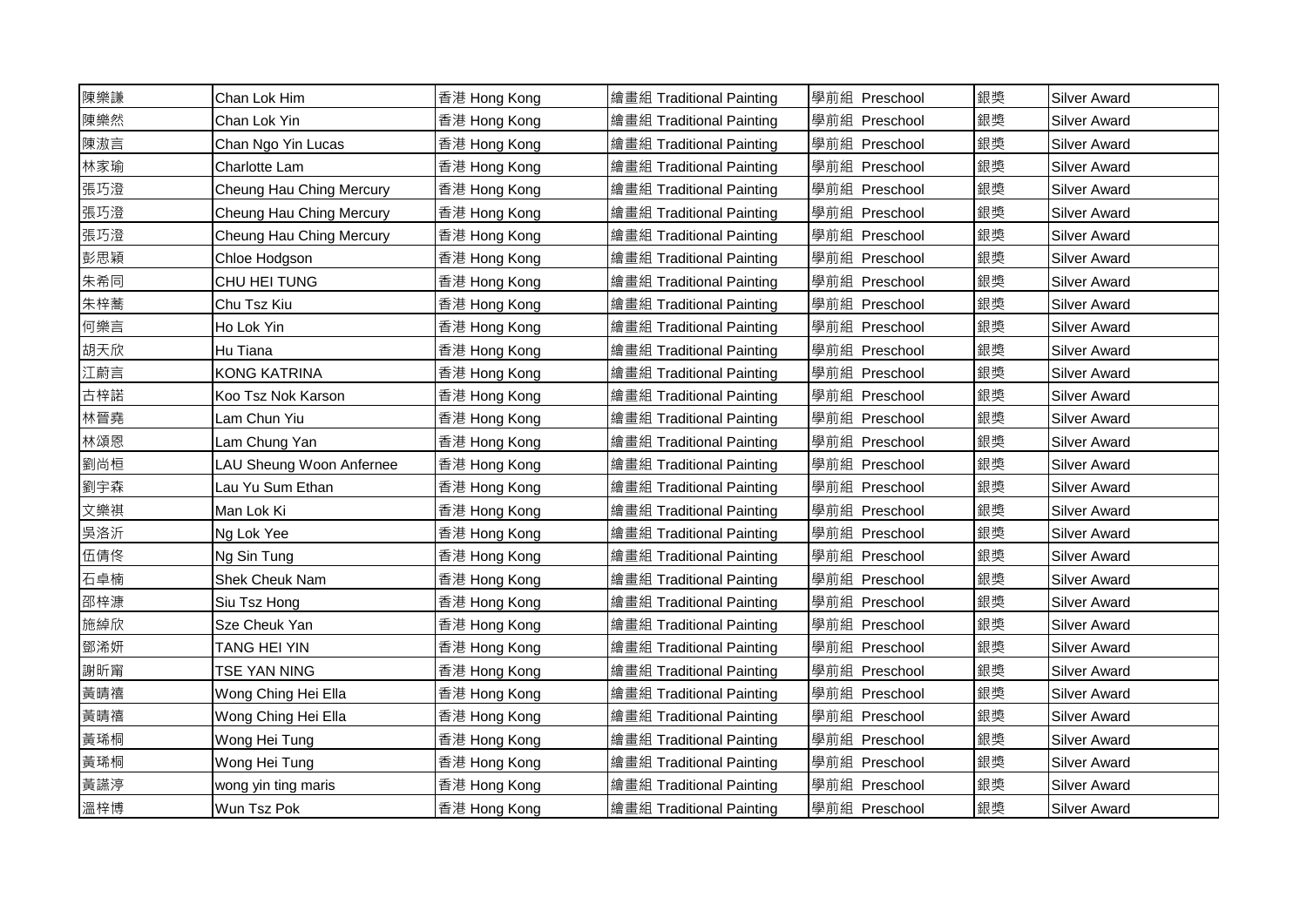| 顏駿揚 | Yan Sean             | 香港 Hong Kong  | 繪畫組 Traditional Painting | 學前組 Preschool      | 銀獎 | <b>Silver Award</b> |
|-----|----------------------|---------------|--------------------------|--------------------|----|---------------------|
| 孔凱宜 |                      | 香港 Hong Kong  | 繪畫組 Traditional Painting | 學前組 Preschool      | 銀獎 | <b>Silver Award</b> |
| 吳沛軒 |                      | 香港 Hong Kong  | 繪畫組 Traditional Painting | 學前組 Preschool      | 銀獎 | <b>Silver Award</b> |
| 吳苡翹 |                      | 香港 Hong Kong  | 繪畫組 Traditional Painting | 學前組 Preschool      | 銀獎 | <b>Silver Award</b> |
| 吳熙蕾 |                      | 香港 Hong Kong  | 繪畫組 Traditional Painting | 學前組 Preschool      | 銀獎 | <b>Silver Award</b> |
| 李芷萱 |                      | 香港 Hong Kong  | 繪畫組 Traditional Painting | 學前組 Preschool      | 銀獎 | <b>Silver Award</b> |
| 梁曉玥 |                      | 香港 Hong Kong  | 繪畫組 Traditional Painting | 學前組 Preschool      | 銀獎 | <b>Silver Award</b> |
| 黃卓悠 |                      | 香港 Hong Kong  | 繪畫組 Traditional Painting | 學前組 Preschool      | 銀獎 | <b>Silver Award</b> |
| 楊曦澄 |                      | 香港 Hong Kong  | 繪畫組 Traditional Painting | 學前組 Preschool      | 銀獎 | <b>Silver Award</b> |
| 許思溢 | Hui Sze Yat          | 香港 Hong Kong  | 繪畫組 Traditional Painting | 學前組 Preschool      | 銅獎 | <b>Bronze Award</b> |
| 許思溢 | Hui Sze Yat          | 香港 Hong Kong  | 繪畫組 Traditional Painting | 學前組 Preschool      | 銅獎 | <b>Bronze Award</b> |
| 沈心悦 | Sun Sum Yuet         | 香港 Hong Kong  | 繪畫組 Traditional Painting | 學前組 Preschool      | 銅獎 | <b>Bronze Award</b> |
| 謝樂怡 | Tse Lok Yi           | 香港 Hong Kong  | 繪畫組 Traditional Painting | 學前組 Preschool      | 銅獎 | <b>Bronze Award</b> |
| 尹天一 | Wan Lewis            | 香港 Hong Kong  | 繪畫組 Traditional Painting | 學前組 Preschool      | 銅獎 | <b>Bronze Award</b> |
| 楊宥禧 | YEUNG Yau Hei        | 香港 Hong Kong  | 繪畫組 Traditional Painting | 學前組 Preschool      | 銅獎 | <b>Bronze Award</b> |
| 馬彥絢 |                      | 香港 Hong Kong  | 繪畫組 Traditional Painting | 學前組 Preschool      | 銅獎 | <b>Bronze Award</b> |
| 羅一華 |                      | 香港 Hong Kong  | 繪畫組 Traditional Painting | 學前組 Preschool      | 銅獎 | <b>Bronze Award</b> |
| 譚博謙 | Tam Pok Him          | 香港 Hong Kong  | 繪畫組 Traditional Painting | 初小組 Primary Junior | 冠軍 | Winner              |
| 郭栢昊 | Kwok Pak Ho Marcus   | 香港 Hong Kong  | 繪畫組 Traditional Painting | 初小組 Primary Junior | 亞軍 | 1st Runner Up       |
| 賴雅玲 | Lai Nagi Ling        | 香港 Hong Kong  | 繪畫組 Traditional Painting | 初小組 Primary Junior | 季軍 | 2nd Runner Up       |
| 區騖千 | Au Mo Chin           | 香港 Hong Kong  | 繪畫組 Traditional Painting | 初小組 Primary Junior | 金獎 | <b>Gold Award</b>   |
| 陳諾雯 | Chan Nok Man         | 香港 Hong Kong  | 繪畫組 Traditional Painting | 初小組 Primary Junior | 金獎 | <b>Gold Award</b>   |
|     | CHIU SZE YUEN        | 香港 Hong Kong  | 繪畫組 Traditional Painting | 初小組 Primary Junior | 金獎 | <b>Gold Award</b>   |
| 劉以信 | Lau Jonas Yee Shun   | 香港 Hong Kong  | 繪畫組 Traditional Painting | 初小組 Primary Junior | 金獎 | <b>Gold Award</b>   |
| 李承軒 | Li Shing Hin         | 香港 Hong Kong  | 繪畫組 Traditional Painting | 初小組 Primary Junior | 金獎 | <b>Gold Award</b>   |
| 林伊汶 | Lin Yi Man           | 香港 Hong Kong  | 繪畫組 Traditional Painting | 初小組 Primary Junior | 金獎 | <b>Gold Award</b>   |
| 陈薏羽 | Angela Tan Yi Yu     | 馬來西亞 Malaysia | 繪畫組 Traditional Painting | 初小組 Primary Junior | 銀獎 | <b>Silver Award</b> |
| 歐學沂 | AU HOK YI            | 香港 Hong Kong  | 繪畫組 Traditional Painting | 初小組 Primary Junior | 銀獎 | <b>Silver Award</b> |
| 陳希瀞 | CHAN HEI CHING       | 香港 Hong Kong  | 繪畫組 Traditional Painting | 初小組 Primary Junior | 銀獎 | <b>Silver Award</b> |
| 陳雪婷 | Chan Jess            | 香港 Hong Kong  | 繪畫組 Traditional Painting | 初小組 Primary Junior | 銀獎 | <b>Silver Award</b> |
| 陳柏圻 | Chan Pak Ki Wooten   | 香港 Hong Kong  | 繪畫組 Traditional Painting | 初小組 Primary Junior | 銀獎 | <b>Silver Award</b> |
| 陳卓盈 | Chan Suki Cheuk Ying | 香港 Hong Kong  | 繪畫組 Traditional Painting | 初小組 Primary Junior | 銀獎 | <b>Silver Award</b> |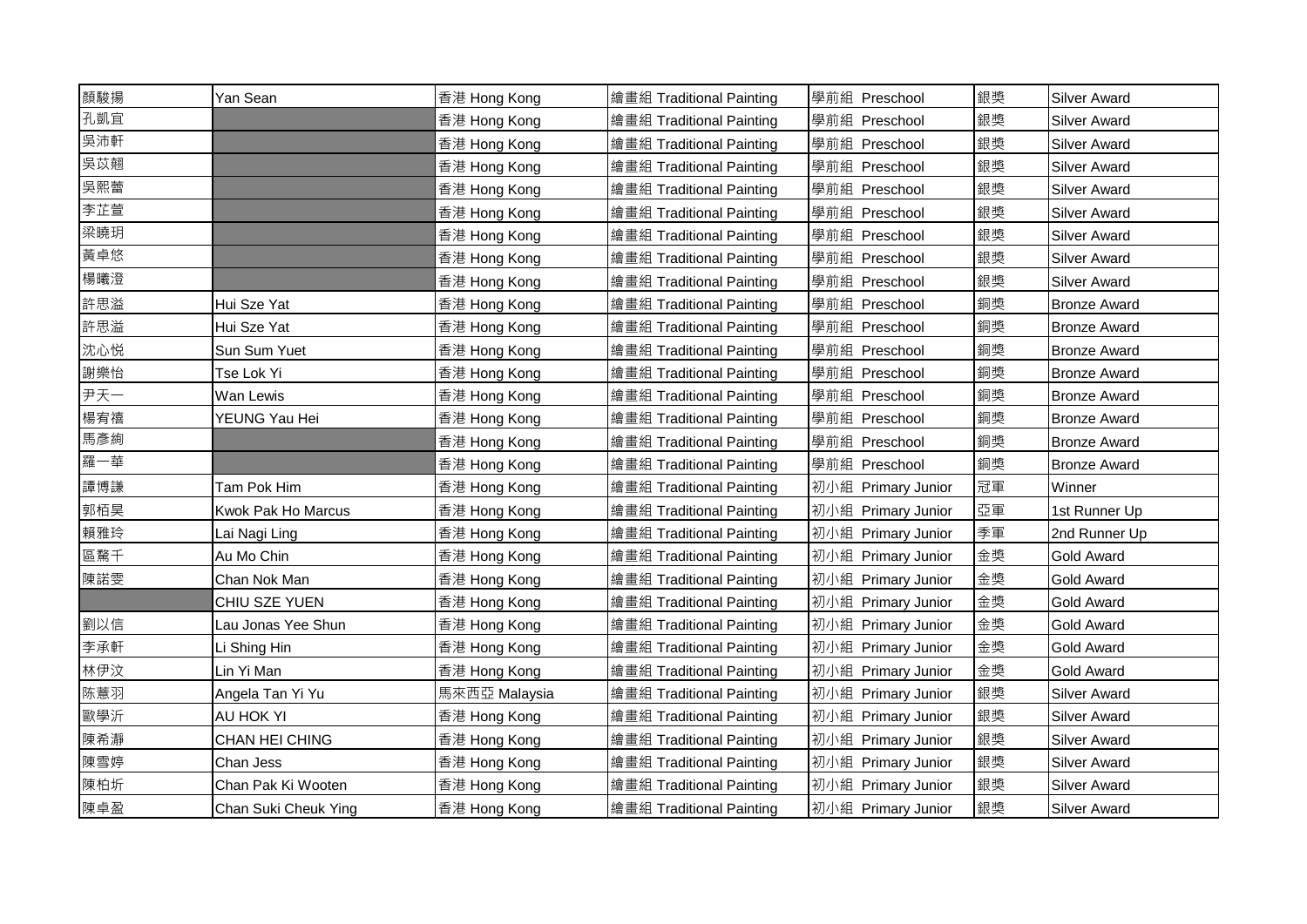| 陳紫晴 | Chen Tsz Ching, Evelyn | 香港 Hong Kong  | 繪畫組 Traditional Painting | 初小組 Primary Junior | 銀獎 | <b>Silver Award</b> |
|-----|------------------------|---------------|--------------------------|--------------------|----|---------------------|
| 招俊穎 | Chiu Chun Wing         | 香港 Hong Kong  | 繪畫組 Traditional Painting | 初小組 Primary Junior | 銀獎 | <b>Silver Award</b> |
| 朱毅致 | CHU NGAI CHI           | 香港 Hong Kong  | 繪畫組 Traditional Painting | 初小組 Primary Junior | 銀獎 | <b>Silver Award</b> |
| 鍾欣琳 | Chung Yan Lam          | 香港 Hong Kong  | 繪畫組 Traditional Painting | 初小組 Primary Junior | 銀獎 | <b>Silver Award</b> |
| 鄭竣羽 | Eason Zheng            | 香港 Hong Kong  | 繪畫組 Traditional Painting | 初小組 Primary Junior | 銀獎 | <b>Silver Award</b> |
| 何芊兒 | Ho Ally Chin Yee       | 香港 Hong Kong  | 繪畫組 Traditional Painting | 初小組 Primary Junior | 銀獎 | Silver Award        |
| 何汶熹 | Ho Man Hei             | 香港 Hong Kong  | 繪畫組 Traditional Painting | 初小組 Primary Junior | 銀獎 | <b>Silver Award</b> |
| 葉霈烽 | Ip Pui Fung Alexander  | 香港 Hong Kong  | 繪畫組 Traditional Painting | 初小組 Primary Junior | 銀獎 | <b>Silver Award</b> |
| 曠鳴駿 | Jake Kwong Ming Chun   | 香港 Hong Kong  | 繪畫組 Traditional Painting | 初小組 Primary Junior | 銀獎 | <b>Silver Award</b> |
|     | Kavin Prakash          | 馬來西亞 Malaysia | 繪畫組 Traditional Painting | 初小組 Primary Junior | 銀獎 | <b>Silver Award</b> |
| 江明醖 | <b>KONG MING WAN</b>   | 香港 Hong Kong  | 繪畫組 Traditional Painting | 初小組 Primary Junior | 銀獎 | <b>Silver Award</b> |
| 鄺念信 | Kwong Nathan           | 香港 Hong Kong  | 繪畫組 Traditional Painting | 初小組 Primary Junior | 銀獎 | <b>Silver Award</b> |
| 鄺念祈 | <b>Kwong Niki</b>      | 香港 Hong Kong  | 繪畫組 Traditional Painting | 初小組 Primary Junior | 銀獎 | <b>Silver Award</b> |
| 黎文筠 | Lai Man Kwan Kadence   | 香港 Hong Kong  | 繪畫組 Traditional Painting | 初小組 Primary Junior | 銀獎 | <b>Silver Award</b> |
| 梁嘉燁 | Liang jiaye            | 香港 Hong Kong  | 繪畫組 Traditional Painting | 初小組 Primary Junior | 銀獎 | <b>Silver Award</b> |
| 王謙榮 | Maddox Wang            | 台灣 Taiwan     | 繪畫組 Traditional Painting | 初小組 Primary Junior | 銀獎 | <b>Silver Award</b> |
| 鄧皓升 | Mason Tang Ho Sing     | 香港 Hong Kong  | 繪畫組 Traditional Painting | 初小組 Primary Junior | 銀獎 | <b>Silver Award</b> |
| 伍庭萱 | Ng Ting Huen Karis     | 香港 Hong Kong  | 繪畫組 Traditional Painting | 初小組 Primary Junior | 銀獎 | <b>Silver Award</b> |
| 吳維恩 | Ng Wai Yan Bella       | 香港 Hong Kong  | 繪畫組 Traditional Painting | 初小組 Primary Junior | 銀獎 | <b>Silver Award</b> |
| 石卓賢 | Shek Cheuk Yin         | 香港 Hong Kong  | 繪畫組 Traditional Painting | 初小組 Primary Junior | 銀獎 | <b>Silver Award</b> |
| 譚倚晴 | Tam Yee Ching Evelyn   | 香港 Hong Kong  | 繪畫組 Traditional Painting | 初小組 Primary Junior | 銀獎 | <b>Silver Award</b> |
| 謝昊呈 | TSE HO CHING           | 香港 Hong Kong  | 繪畫組 Traditional Painting | 初小組 Primary Junior | 銀獎 | <b>Silver Award</b> |
| 王烁凯 | <b>WANG SHUOKAI</b>    | 香港 Hong Kong  | 繪畫組 Traditional Painting | 初小組 Primary Junior | 銀獎 | <b>Silver Award</b> |
| 王烁凯 | <b>WANG SHUOKAI</b>    | 香港 Hong Kong  | 繪畫組 Traditional Painting | 初小組 Primary Junior | 銀獎 | <b>Silver Award</b> |
| 王烁凯 | <b>WANG SHUOKAI</b>    | 香港 Hong Kong  | 繪畫組 Traditional Painting | 初小組 Primary Junior | 銀獎 | Silver Award        |
| 黃熙恩 | Wong Hei yan evelyn    | 香港 Hong Kong  | 繪畫組 Traditional Painting | 初小組 Primary Junior | 銀獎 | <b>Silver Award</b> |
| 王韋洛 | Wong Wai Lok Jayden    | 香港 Hong Kong  | 繪畫組 Traditional Painting | 初小組 Primary Junior | 銀獎 | Silver Award        |
| 余城熹 | YU SHING HEI           | 香港 Hong Kong  | 繪畫組 Traditional Painting | 初小組 Primary Junior | 銀獎 | <b>Silver Award</b> |
| 馬彥蓬 |                        | 香港 Hong Kong  | 繪畫組 Traditional Painting | 初小組 Primary Junior | 銀獎 | <b>Silver Award</b> |
| 葉思茹 |                        | 香港 Hong Kong  | 繪畫組 Traditional Painting | 初小組 Primary Junior | 銀獎 | <b>Silver Award</b> |
| 曠曉婷 | Leia Kwong Hiu Ting    | 香港 Hong Kong  | 繪畫組 Traditional Painting | 初小組 Primary Junior | 銅獎 | <b>Bronze Award</b> |
| 楊天晴 | <b>YEUNG Tin Ching</b> | 香港 Hong Kong  | 繪畫組 Traditional Painting | 初小組 Primary Junior | 銅獎 | <b>Bronze Award</b> |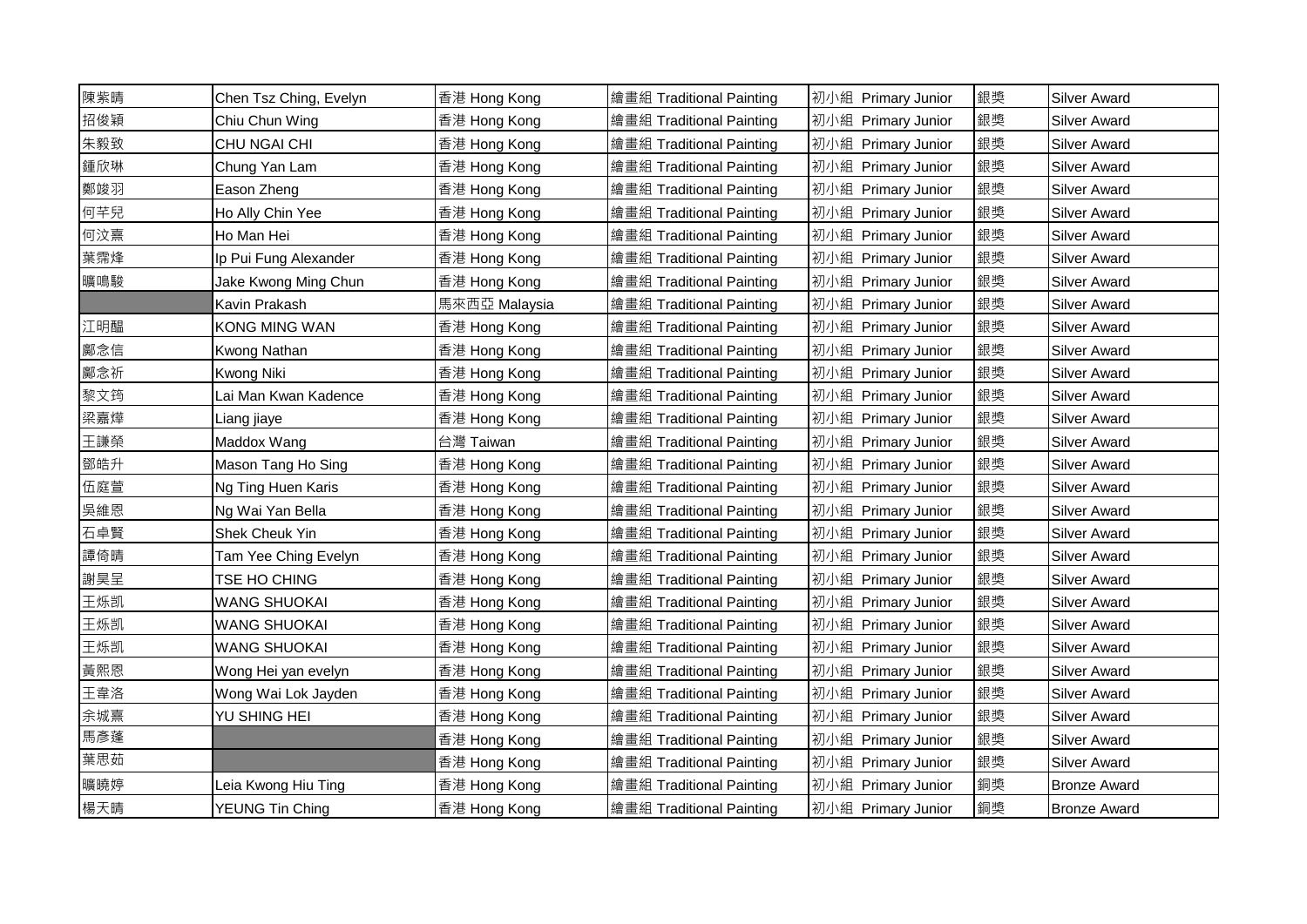| 李琬婷  | Li Yuen Ting           | 香港 Hong Kong  | 電繪組 Electric Painting    | 高小組 Primary Senior | 冠軍 | Winner              |
|------|------------------------|---------------|--------------------------|--------------------|----|---------------------|
| 林禮順  | Lam Lai Suen           | 香港 Hong Kong  | 電繪組 Electric Painting    | 高小組 Primary Senior | 亞軍 | 1st Runner Up       |
| 陳彥廷  | Chan Yin Ting          | 香港 Hong Kong  | 電繪組 Electric Painting    | 高小組 Primary Senior | 季軍 | 2nd Runner Up       |
| 陸汯飛  | Lu, Hong Fei           | 香港 Hong Kong  | 電繪組 Electric Painting    | 高小組 Primary Senior | 金獎 | Gold Award          |
| 曾晞雯  | Tsang Hei Man          | 香港 Hong Kong  | 電繪組 Electric Painting    | 高小組 Primary Senior | 金獎 | <b>Gold Award</b>   |
| 張舒晴  | Zhang Shu Qing         | 香港 Hong Kong  | 電繪組 Electric Painting    | 高小組 Primary Senior | 金獎 | <b>Gold Award</b>   |
| 蔡承希  | Nicole Swa             | 馬來西亞 Malaysia | 繪畫組 Traditional Painting | 高小組 Primary Senior | 冠軍 | Winner              |
| 謝怡婷  | Tse Yi Ting            | 香港 Hong Kong  | 繪畫組 Traditional Painting | 高小組 Primary Senior | 亞軍 | 1st Runner Up       |
| 胡晉偉  | WOO CHON WAI           | 香港 Hong Kong  | 繪畫組 Traditional Painting | 高小組 Primary Senior | 季軍 | 2nd Runner Up       |
| 區文雅  | Ao Man Nga Olive       | 香港 Hong Kong  | 繪畫組 Traditional Painting | 高小組 Primary Senior | 金獎 | <b>Gold Award</b>   |
| 陳希瞳  | CHAN HEI TUNG          | 香港 Hong Kong  | 繪畫組 Traditional Painting | 高小組 Primary Senior | 金獎 | Gold Award          |
| 陳麒同  | Chan Tobe              | 香港 Hong Kong  | 繪畫組 Traditional Painting | 高小組 Primary Senior | 金獎 | <b>Gold Award</b>   |
| 冯以谦  | FONG EE HYM            | 馬來西亞 Malaysia | 繪畫組 Traditional Painting | 高小組 Primary Senior | 金獎 | Gold Award          |
| 胡靖淇  | Hu Kelly               | 中國 China      | 繪畫組 Traditional Painting | 高小組 Primary Senior | 金獎 | Gold Award          |
| 郭嬡臨  | Kwok Oi Lam            | 香港 Hong Kong  | 繪畫組 Traditional Painting | 高小組 Primary Senior | 金獎 | <b>Gold Award</b>   |
| 李心翹  | Lu Sum Kui Summer      | 香港 Hong Kong  | 繪畫組 Traditional Painting | 高小組 Primary Senior | 金獎 | Gold Award          |
| 陈轩征  | Tan Xuan Zheng         | 馬來西亞 Malaysia | 繪畫組 Traditional Painting | 高小組 Primary Senior | 金獎 | <b>Gold Award</b>   |
| 郑祥佑  | TEH XIANG YOU          | 馬來西亞 Malaysia | 繪畫組 Traditional Painting | 高小組 Primary Senior | 金獎 | <b>Gold Award</b>   |
| 王之林  | Wang Chi Lam           | 香港 Hong Kong  | 繪畫組 Traditional Painting | 高小組 Primary Senior | 金獎 | Gold Award          |
| 王紫妃  | <b>WANG TIFFANY</b>    | 中國 China      | 繪畫組 Traditional Painting | 高小組 Primary Senior | 金獎 | Gold Award          |
| 黃珮瀅  | Wong Pui Ying          | 香港 Hong Kong  | 繪畫組 Traditional Painting | 高小組 Primary Senior | 金獎 | <b>Gold Award</b>   |
| 任心怡  | YAM SUM E              | 香港 Hong Kong  | 繪畫組 Traditional Painting | 高小組 Primary Senior | 金獎 | Gold Award          |
| 楊曉岩  | Yang Joanne Xiaoyan    | 香港 Hong Kong  | 繪畫組 Traditional Painting | 高小組 Primary Senior | 金獎 | <b>Gold Award</b>   |
| 歐陽樂言 | Au Yeung Lok Yin       | 香港 Hong Kong  | 繪畫組 Traditional Painting | 高小組 Primary Senior | 銀獎 | <b>Silver Award</b> |
| 陳縉羲  | Chan chun hei          | 香港 Hong Kong  | 繪畫組 Traditional Painting | 高小組 Primary Senior | 銀獎 | Silver Award        |
| 陳雪悠  | Chan Tracy             | 香港 Hong Kong  | 繪畫組 Traditional Painting | 高小組 Primary Senior | 銀獎 | Silver Award        |
| 周巧淳  | CHAU HAU SHUN          | 香港 Hong Kong  | 繪畫組 Traditional Painting | 高小組 Primary Senior | 銀獎 | Silver Award        |
| 陳可然  | Chen Ho Yin            | 中國 China      | 繪畫組 Traditional Painting | 高小組 Primary Senior | 銀獎 | <b>Silver Award</b> |
| 陳珈瑩  | Chen Jia Ying          | 中國 China      | 繪畫組 Traditional Painting | 高小組 Primary Senior | 銀獎 | <b>Silver Award</b> |
| 陳欣藝  | <b>CHEN XINYI</b>      | 香港 Hong Kong  | 繪畫組 Traditional Painting | 高小組 Primary Senior | 銀獎 | <b>Silver Award</b> |
| 張經立  | <b>CHEUNG KING LAP</b> | 香港 Hong Kong  | 繪畫組 Traditional Painting | 高小組 Primary Senior | 銀獎 | Silver Award        |
| 蔡汶靜  | Choy Man Ching         | 香港 Hong Kong  | 繪畫組 Traditional Painting | 高小組 Primary Senior | 銀獎 | <b>Silver Award</b> |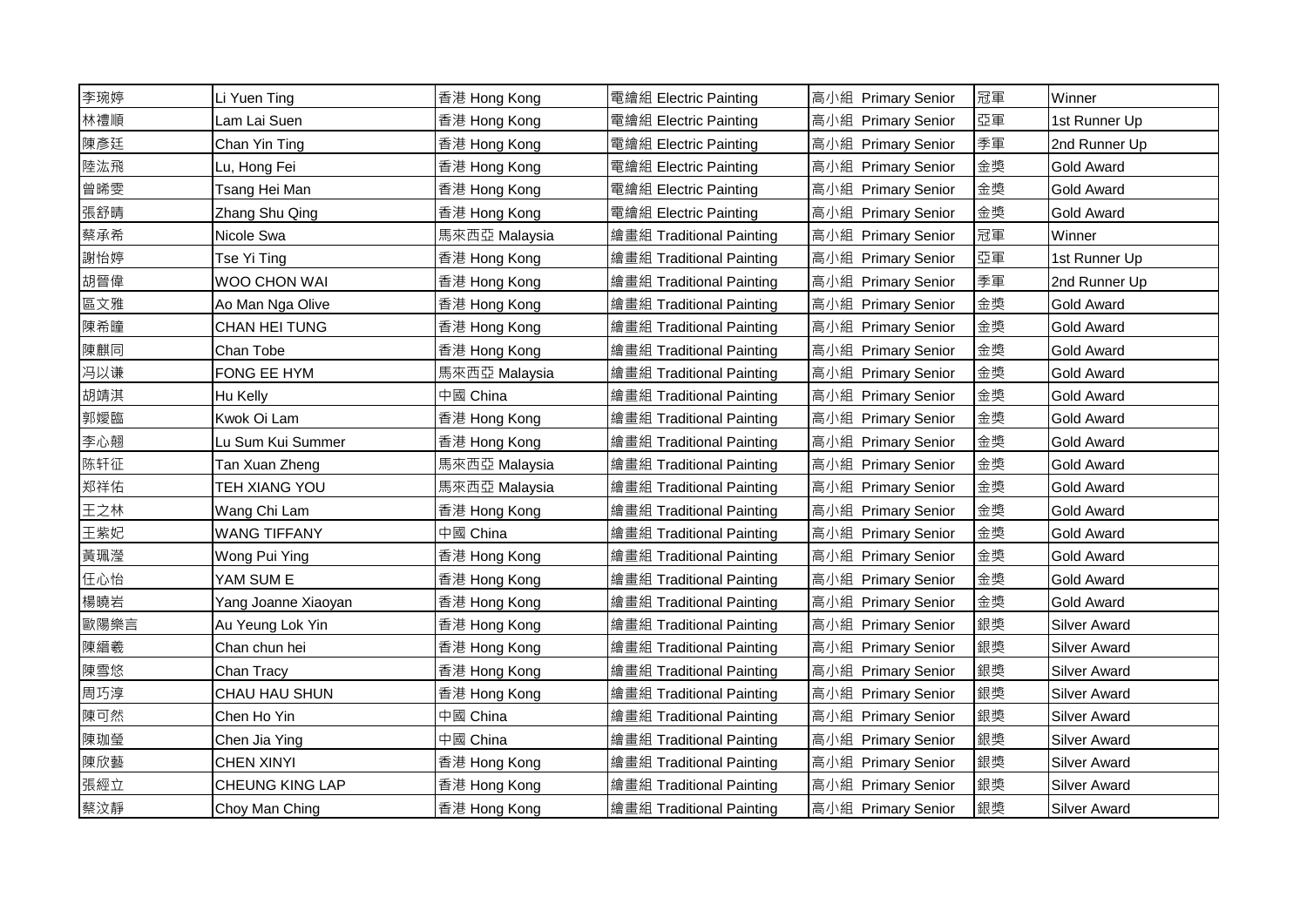| 鍾欣晴 | Chung Yan Ching     | 香港 Hong Kong | 繪畫組 Traditional Painting | 高小組 Primary Senior | 銀獎 | <b>Silver Award</b> |
|-----|---------------------|--------------|--------------------------|--------------------|----|---------------------|
| 何樂謙 | Ho Lok Him          | 香港 Hong Kong | 繪畫組 Traditional Painting | 高小組 Primary Senior | 銀獎 | <b>Silver Award</b> |
| 葉朗棋 | Ip Long Ki          | 香港 Hong Kong | 繪畫組 Traditional Painting | 高小組 Primary Senior | 銀獎 | <b>Silver Award</b> |
| 郭名言 | Kwok Ming Yin       | 香港 Hong Kong | 繪畫組 Traditional Painting | 高小組 Primary Senior | 銀獎 | <b>Silver Award</b> |
| 賴駿浩 | Lai Junhao          | 中國 China     | 繪畫組 Traditional Painting | 高小組 Primary Senior | 銀獎 | <b>Silver Award</b> |
| 黎彥君 | Lai Yin Kwan Kady   | 香港 Hong Kong | 繪畫組 Traditional Painting | 高小組 Primary Senior | 銀獎 | Silver Award        |
| 林晞桐 | <b>LAM HEI TUNG</b> | 香港 Hong Kong | 繪畫組 Traditional Painting | 高小組 Primary Senior | 銀獎 | <b>Silver Award</b> |
| 藍家琦 | LAN KA KI KEKIT     | 中國 China     | 繪畫組 Traditional Painting | 高小組 Primary Senior | 銀獎 | <b>Silver Award</b> |
| 李樂頤 | Lee Lok Yee         | 香港 Hong Kong | 繪畫組 Traditional Painting | 高小組 Primary Senior | 銀獎 | <b>Silver Award</b> |
| 雷欽淇 | <b>LEI YAM KI</b>   | 香港 Hong Kong | 繪畫組 Traditional Painting | 高小組 Primary Senior | 銀獎 | <b>Silver Award</b> |
| 梁琬茜 | leung yuen sin      | 香港 Hong Kong | 繪畫組 Traditional Painting | 高小組 Primary Senior | 銀獎 | <b>Silver Award</b> |
| 李麗雅 | Li Lai Nga          | 香港 Hong Kong | 繪畫組 Traditional Painting | 高小組 Primary Senior | 銀獎 | <b>Silver Award</b> |
| 劉耘圻 | Liu Angel           | 中國 China     | 繪畫組 Traditional Painting | 高小組 Primary Senior | 銀獎 | <b>Silver Award</b> |
| 劉晞彤 | LIU HEI TUNG        | 香港 Hong Kong | 繪畫組 Traditional Painting | 高小組 Primary Senior | 銀獎 | <b>Silver Award</b> |
| 劉彥儀 | LIU YANYI           | 中國 China     | 繪畫組 Traditional Painting | 高小組 Primary Senior | 銀獎 | <b>Silver Award</b> |
| 呂林坡 | Lu Lam Po           | 香港 Hong Kong | 繪畫組 Traditional Painting | 高小組 Primary Senior | 銀獎 | <b>Silver Award</b> |
| 陸汯飛 | Lu, Hong Fei        | 香港 Hong Kong | 繪畫組 Traditional Painting | 高小組 Primary Senior | 銀獎 | <b>Silver Award</b> |
| 陸汯飛 | Lu, Hong Fei        | 香港 Hong Kong | 繪畫組 Traditional Painting | 高小組 Primary Senior | 銀獎 | Silver Award        |
| 呂灝晴 | LUI HO CHING        | 香港 Hong Kong | 繪畫組 Traditional Painting | 高小組 Primary Senior | 銀獎 | <b>Silver Award</b> |
| 吳釨昡 | Ng Tsz Yuen         | 香港 Hong Kong | 繪畫組 Traditional Painting | 高小組 Primary Senior | 銀獎 | <b>Silver Award</b> |
| 歐翠瀅 | Ou Chui Ying Tracey | 香港 Hong Kong | 繪畫組 Traditional Painting | 高小組 Primary Senior | 銀獎 | <b>Silver Award</b> |
| 秦樂恩 | Qin Lok Yan         | 香港 Hong Kong | 繪畫組 Traditional Painting | 高小組 Primary Senior | 銀獎 | <b>Silver Award</b> |
| 宋昫恩 | Raphael Alison Sung | 香港 Hong Kong | 繪畫組 Traditional Painting | 高小組 Primary Senior | 銀獎 | <b>Silver Award</b> |
| 史穎欣 | Si Wing Yan         | 香港 Hong Kong | 繪畫組 Traditional Painting | 高小組 Primary Senior | 銀獎 | <b>Silver Award</b> |
| 冼知巧 | Sin Chi Hau, Lara   | 香港 Hong Kong | 繪畫組 Traditional Painting | 高小組 Primary Senior | 銀獎 | <b>Silver Award</b> |
| 蕭頌銘 | Siu Chung Ming      | 香港 Hong Kong | 繪畫組 Traditional Painting | 高小組 Primary Senior | 銀獎 | <b>Silver Award</b> |
| 蘇菲  | So Fei              | 香港 Hong Kong | 繪畫組 Traditional Painting | 高小組 Primary Senior | 銀獎 | <b>Silver Award</b> |
| 鄭彥彤 | Suki Zheng          | 香港 Hong Kong | 繪畫組 Traditional Painting | 高小組 Primary Senior | 銀獎 | <b>Silver Award</b> |
| 王謙洪 | Tristan Wang        | 台灣 Taiwan    | 繪畫組 Traditional Painting | 高小組 Primary Senior | 銀獎 | <b>Silver Award</b> |
| 曾學弦 | Tsang Hok Yin       | 香港 Hong Kong | 繪畫組 Traditional Painting | 高小組 Primary Senior | 銀獎 | <b>Silver Award</b> |
| 謝嘉熙 | Tse Ka Hei          | 香港 Hong Kong | 繪畫組 Traditional Painting | 高小組 Primary Senior | 銀獎 | <b>Silver Award</b> |
| 周芷瑤 | TSZ YIU ZHOU SELINA | 香港 Hong Kong | 繪畫組 Traditional Painting | 高小組 Primary Senior | 銀獎 | <b>Silver Award</b> |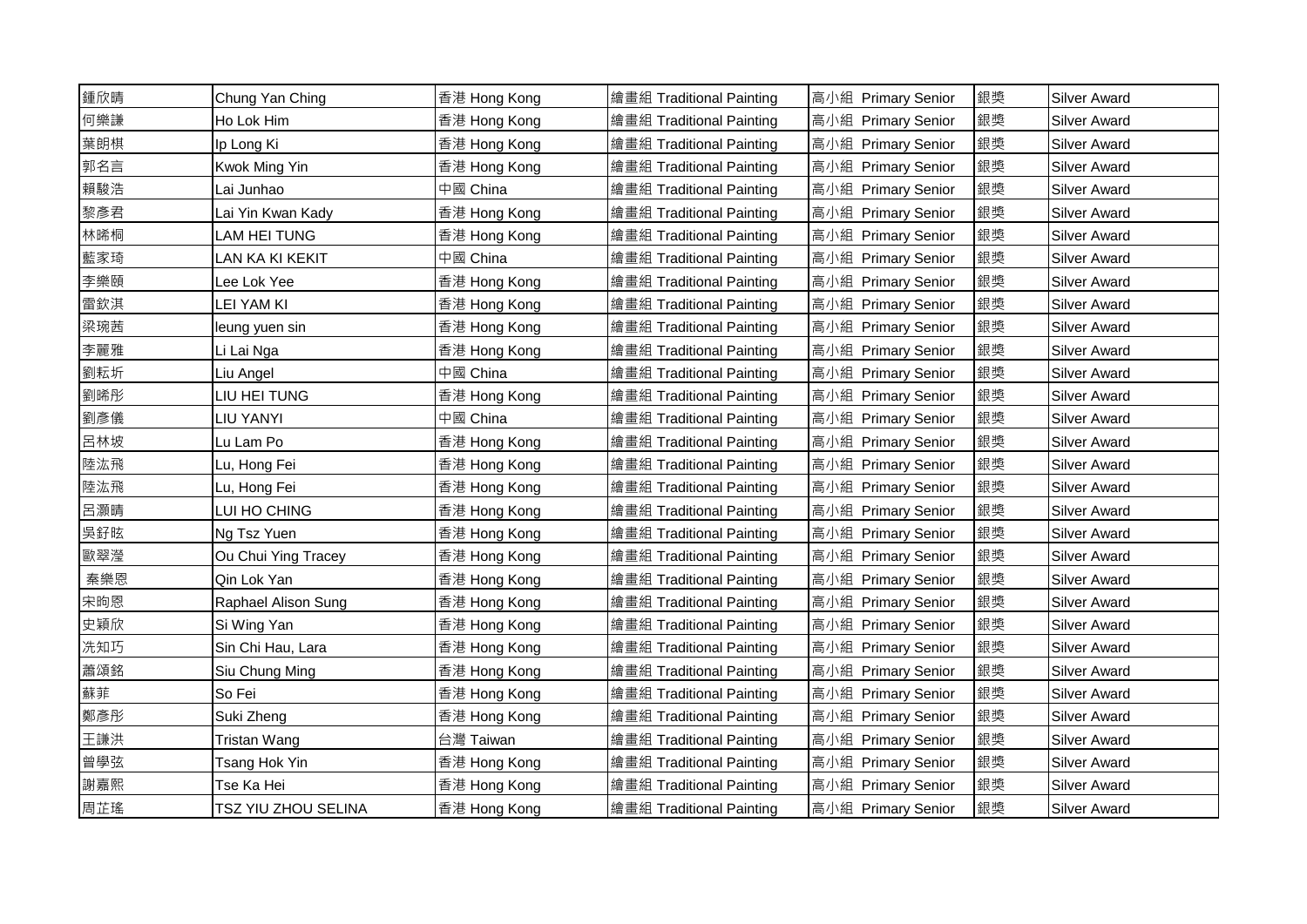| 黃珈妍 | Wong Ka Yin          | 香港 Hong Kong  | 繪畫組 Traditional Painting | 高小組 Primary Senior      | 銀獎 | <b>Silver Award</b> |
|-----|----------------------|---------------|--------------------------|-------------------------|----|---------------------|
| 黃柏迪 | <b>WONG PAK TIK</b>  | 香港 Hong Kong  | 繪畫組 Traditional Painting | 高小組 Primary Senior      | 銀獎 | <b>Silver Award</b> |
| 黃潁蕎 | <b>WONG WIKI</b>     | 香港 Hong Kong  | 繪畫組 Traditional Painting | 高小組 Primary Senior      | 銀獎 | <b>Silver Award</b> |
| 黃讌嵐 | wong yin laam tierra | 香港 Hong Kong  | 繪畫組 Traditional Painting | 高小組 Primary Senior      | 銀獎 | <b>Silver Award</b> |
| 殷思朗 | Yan Sze Long         | 香港 Hong Kong  | 繪畫組 Traditional Painting | 高小組 Primary Senior      | 銀獎 | <b>Silver Award</b> |
| 殷煒杰 | Yan Wai Kit          | 香港 Hong Kong  | 繪畫組 Traditional Painting | 高小組 Primary Senior      | 銀獎 | <b>Silver Award</b> |
| 玉文博 | YU MAN POK           | 中國 China      | 繪畫組 Traditional Painting | 高小組 Primary Senior      | 銀獎 | <b>Silver Award</b> |
| 余霈澄 | YUE PUI CHING        | 香港 Hong Kong  | 繪畫組 Traditional Painting | 高小組 Primary Senior      | 銀獎 | <b>Silver Award</b> |
| 余霈澄 | Yue Pui ching        | 香港 Hong Kong  | 繪畫組 Traditional Painting | 高小組 Primary Senior      | 銀獎 | <b>Silver Award</b> |
| 張沛泓 | Zhang Pui Wang       | 中國 China      | 繪畫組 Traditional Painting | 高小組 Primary Senior      | 銀獎 | <b>Silver Award</b> |
| 鄭銘熙 | Zheng Ming Hei       | 香港 Hong Kong  | 繪畫組 Traditional Painting | 高小組 Primary Senior      | 銀獎 | <b>Silver Award</b> |
| 歐芷澄 | AU TSZ CHING         | 香港 Hong Kong  | 繪畫組 Traditional Painting | 高小組 Primary Senior      | 銅獎 | <b>Bronze Award</b> |
| 陳奕銘 | Chan Yik Ming        | 香港 Hong Kong  | 繪畫組 Traditional Painting | 高小組 Primary Senior      | 銅獎 | <b>Bronze Award</b> |
| 何煜熙 | Hi Yuk Hei           | 中國 China      | 繪畫組 Traditional Painting | 高小組 Primary Senior      | 銅獎 | <b>Bronze Award</b> |
| 白睿恩 | Pak Yui Yan, Raine   | 香港 Hong Kong  | 繪畫組 Traditional Painting | 高小組 Primary Senior      | 銅獎 | <b>Bronze Award</b> |
| 曾慶寬 | Tsang Hing Fun       | 香港 Hong Kong  | 繪畫組 Traditional Painting | 高小組 Primary Senior      | 銅獎 | <b>Bronze Award</b> |
| 陳冠容 | Chan Kwun Yung       | 香港 Hong Kong  | 電繪組 Electric Painting    | 初中組 Secondary Junior 冠軍 |    | Winner              |
| 阮雅君 |                      | 香港 Hong Kong  | 電繪組 Electric Painting    | 初中組 Secondary Junior 亞軍 |    | 1st Runner Up       |
| 陳為妹 | Chan Wai Mui         | 香港 Hong Kong  | 電繪組 Electric Painting    | 初中組 Secondary Junior 季軍 |    | 2nd Runner Up       |
| 陳嘉琪 | Chan Ka Ki           | 香港 Hong Kong  | 電繪組 Electric Painting    | 初中組 Secondary Junior 金獎 |    | <b>Gold Award</b>   |
| 张恩慈 | Chong En Ce          | 馬來西亞 Malaysia | 電繪組 Electric Painting    | 初中組 Secondary Junior 金獎 |    | <b>Gold Award</b>   |
| 鄧晴晴 | Tang Ching Ching     | 香港 Hong Kong  | 電繪組 Electric Painting    | 初中組 Secondary Junior 銀獎 |    | <b>Silver Award</b> |
| 李洛彤 | Tiana Li Lok Tung    | 香港 Hong Kong  | 電繪組 Electric Painting    | 初中組 Secondary Junior 銀獎 |    | <b>Silver Award</b> |
| 林俊蓁 | Lam Chun Chun        | 香港 Hong Kong  | 繪畫組 Traditional Painting | 初中組 Secondary Junior 冠軍 |    | Winner              |
| 林其勳 | Eunice Lim Chi Xuan  | 馬來西亞 Malaysia | 繪畫組 Traditional Painting | 初中組 Secondary Junior 亞軍 |    | 1st Runner Up       |
| 謝家榮 | Tse Ka Wing          | 香港 Hong Kong  | 繪畫組 Traditional Painting | 初中組 Secondary Junior 季軍 |    | 2nd Runner Up       |
| 張善淇 | Cheung Sin Kei       | 香港 Hong Kong  | 繪畫組 Traditional Painting | 初中組 Secondary Junior 金獎 |    | <b>Gold Award</b>   |
| 洪暄棋 | Hong Shaynie         | 馬來西亞 Malaysia | 繪畫組 Traditional Painting | 初中組 Secondary Junior 金獎 |    | <b>Gold Award</b>   |
| 葉鎧桐 | Ip Hoi Tung Agnes    | 香港 Hong Kong  | 繪畫組 Traditional Painting | 初中組 Secondary Junior 金獎 |    | <b>Gold Award</b>   |
| 罗湘婷 | Karen Lo Xiang Ting  | 馬來西亞 Malaysia | 繪畫組 Traditional Painting | 初中組 Secondary Junior 金獎 |    | <b>Gold Award</b>   |
| 鄺念恩 | Kwong Leann          | 香港 Hong Kong  | 繪畫組 Traditional Painting | 初中組 Secondary Junior 金獎 |    | <b>Gold Award</b>   |
| 林卓康 | Lam Cheuk Hong       | 香港 Hong Kong  | 繪畫組 Traditional Painting | 初中組 Secondary Junior 金獎 |    | <b>Gold Award</b>   |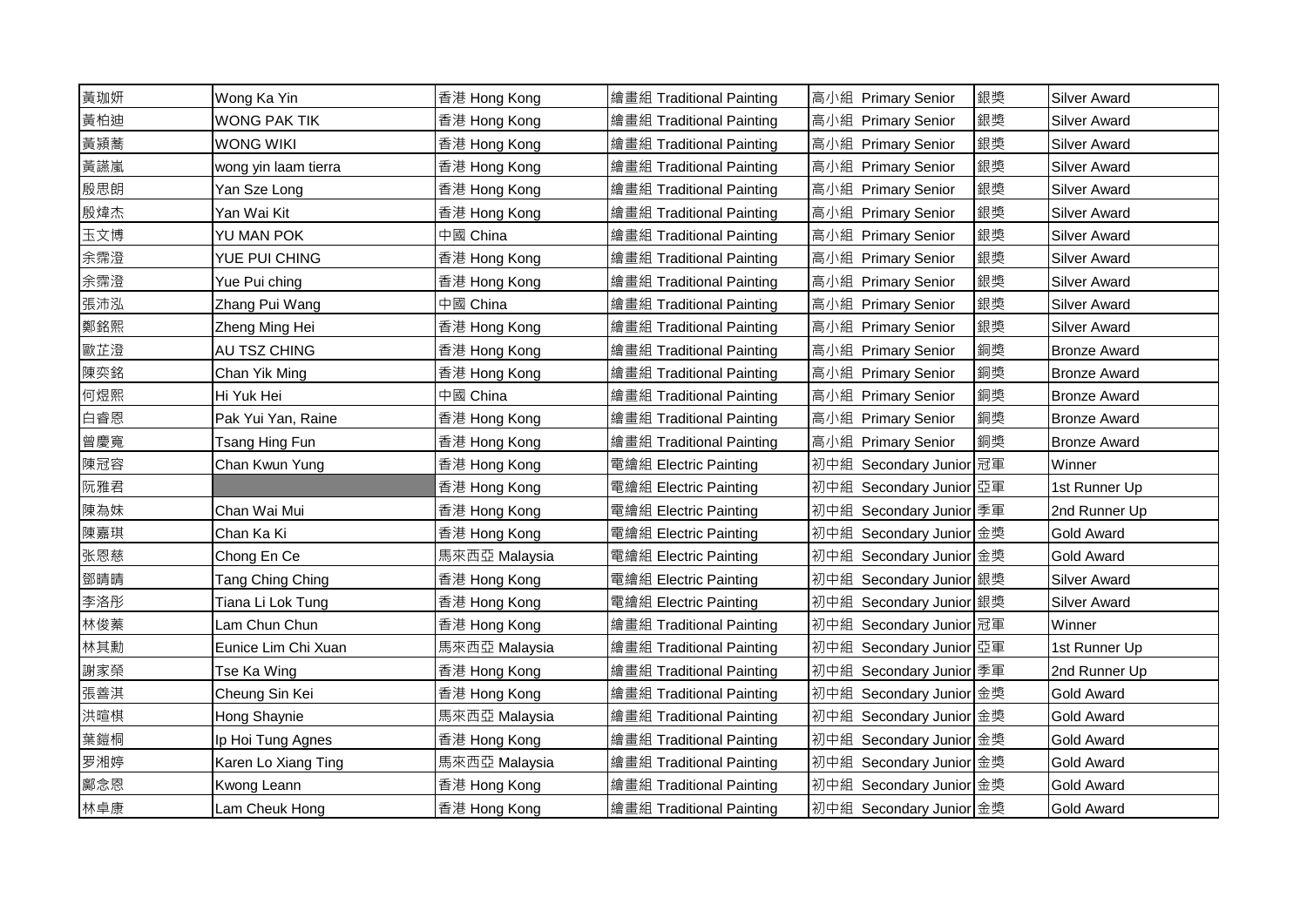| 劉秋鑫  | Lau Chau Yam          | 香港 Hong Kong  | 繪畫組 Traditional Painting | 初中組 Secondary Junior 金獎 | <b>Gold Award</b>   |
|------|-----------------------|---------------|--------------------------|-------------------------|---------------------|
| 謝心怡  | Stacy Tjia            | 香港 Hong Kong  | 繪畫組 Traditional Painting | 初中組 Secondary Junior 金獎 | <b>Gold Award</b>   |
| 周巧柔  | CHAU HAU YAU          | 香港 Hong Kong  | 繪畫組 Traditional Painting | 初中組 Secondary Junior 銀獎 | <b>Silver Award</b> |
| 張心媱  | Cheung Sum Yiu Alyssa | 香港 Hong Kong  | 繪畫組 Traditional Painting | 初中組 Secondary Junior 銀獎 | <b>Silver Award</b> |
| 周卓爾  | Chow Cheuk Yi Raphael | 香港 Hong Kong  | 繪畫組 Traditional Painting | 初中組 Secondary Junior 銀獎 | <b>Silver Award</b> |
| 鍾卓峯  | Chung Cheuk Fung      | 香港 Hong Kong  | 繪畫組 Traditional Painting | 初中組 Secondary Junior 銀獎 | <b>Silver Award</b> |
| 江蔓晴  | <b>KONG MAN CHING</b> | 香港 Hong Kong  | 繪畫組 Traditional Painting | 初中組 Secondary Junior 銀獎 | <b>Silver Award</b> |
| 罗微婷  | Sharon Lo Wei Ting    | 馬來西亞 Malaysia | 繪畫組 Traditional Painting | 初中組 Secondary Junior 銀獎 | <b>Silver Award</b> |
| 邵悦頤  | SIU YUET YEE          | 香港 Hong Kong  | 繪畫組 Traditional Painting | 初中組 Secondary Junior 銀獎 | Silver Award        |
| 陈刘思宥 | Tan Law Si-You        | 馬來西亞 Malaysia | 繪畫組 Traditional Painting | 初中組 Secondary Junior 銀獎 | <b>Silver Award</b> |
| 張智恆  | TEOH CHEE HENG        | 馬来西亞 Malaysia | 繪畫組 Traditional Painting | 初中組 Secondary Junior 銀獎 | <b>Silver Award</b> |
| 张雯逸  | <b>TEOH WEN YI</b>    | 馬來西亞 Malaysia | 繪畫組 Traditional Painting | 初中組 Secondary Junior 銀獎 | <b>Silver Award</b> |
| 温善楠  | Wan Sin Lam           | 香港 Hong Kong  | 繪畫組 Traditional Painting | 初中組 Secondary Junior 銀獎 | <b>Silver Award</b> |
| 謝君怡  | Winona Tjia Kwan Yi   | 香港 Hong Kong  | 繪畫組 Traditional Painting | 初中組 Secondary Junior 銀獎 | <b>Silver Award</b> |
| 殷珈喬  | Yan Ka Kiu            | 香港 Hong Kong  | 繪畫組 Traditional Painting | 初中組 Secondary Junior 銀獎 | <b>Silver Award</b> |
| 余康瑞  | Yu Hong Sui           | 香港 Hong Kong  | 繪畫組 Traditional Painting | 初中組 Secondary Junior 銀獎 | <b>Silver Award</b> |
| 黃珮詩  | Wong Pui Sze          | 香港 Hong Kong  | 繪畫組 Traditional Painting | 初中組 Secondary Junior 銅獎 | <b>Bronze Award</b> |
| 黃秀娟  | Mandy Wong            | 香港 Hong Kong  | 電繪組 Electric Painting    | 高中組 Secondary Senior 冠軍 | Winner              |
| 鄧盈盈  | TangYingYing          | 香港 Hong Kong  | 電繪組 Electric Painting    | 高中組 Secondary Senior 亞軍 | 1st Runner Up       |
| 曾珮如  | Tsang Pui Yu          | 香港 Hong Kong  | 電繪組 Electric Painting    | 高中組 Secondary Senior 季軍 | 2nd Runner Up       |
| 蔡依希  | CAI YI SI             | 台灣 Taiwan     | 電繪組 Electric Painting    | 高中組 Secondary Senior 金獎 | Gold Award          |
| 馮心樂  | Feng Xin Le           | 台灣 Taiwan     | 電繪組 Electric Painting    | 高中組 Secondary Senior 金獎 | <b>Gold Award</b>   |
| 梁其恩  | Leong Qi En           | 馬來西亞 Malaysia | 電繪組 Electric Painting    | 高中組 Secondary Senior 金獎 | <b>Gold Award</b>   |
| 呂冠秀  | Lu Kuan Hsiu          | 台灣 Taiwan     | 電繪組 Electric Painting    | 高中組 Secondary Senior 金獎 | <b>Gold Award</b>   |
| 鄧絜芝  | Tang Kit Chi, Cherish | 香港 Hong Kong  | 電繪組 Electric Painting    | 高中組 Secondary Senior 金獎 | <b>Gold Award</b>   |
| 陳詩梵  | Chen shi fan          | 台灣 Taiwan     | 電繪組 Electric Painting    | 高中組 Secondary Senior 銀獎 | <b>Silver Award</b> |
| 陳羿涵  | Chen Yi Han           | 台灣 Taiwan     | 電繪組 Electric Painting    | 高中組 Secondary Senior 銀獎 | <b>Silver Award</b> |
| 王子腾  | Emmanuel Heng Zi Teng | 馬來西亞 Malaysia | 電繪組 Electric Painting    | 高中組 Secondary Senior 銀獎 | <b>Silver Award</b> |
| 李歆蝶  | LI XIN DIE            | 台灣 Taiwan     | 電繪組 Electric Painting    | 高中組 Secondary Senior 銀獎 | <b>Silver Award</b> |
| 廖小蓉  | Liao Xiao Rong        | 台灣 Taiwan     | 電繪組 Electric Painting    | 高中組 Secondary Senior 銀獎 | <b>Silver Award</b> |
| 林祈言  | LIN QI YAN            | 台灣 Taiwan     | 電繪組 Electric Painting    | 高中組 Secondary Senior 銀獎 | <b>Silver Award</b> |
| 呂冠秀  | Lu Kuan Hsiu          | 台灣 Taiwan     | 電繪組 Electric Painting    | 高中組 Secondary Senior 銀獎 | <b>Silver Award</b> |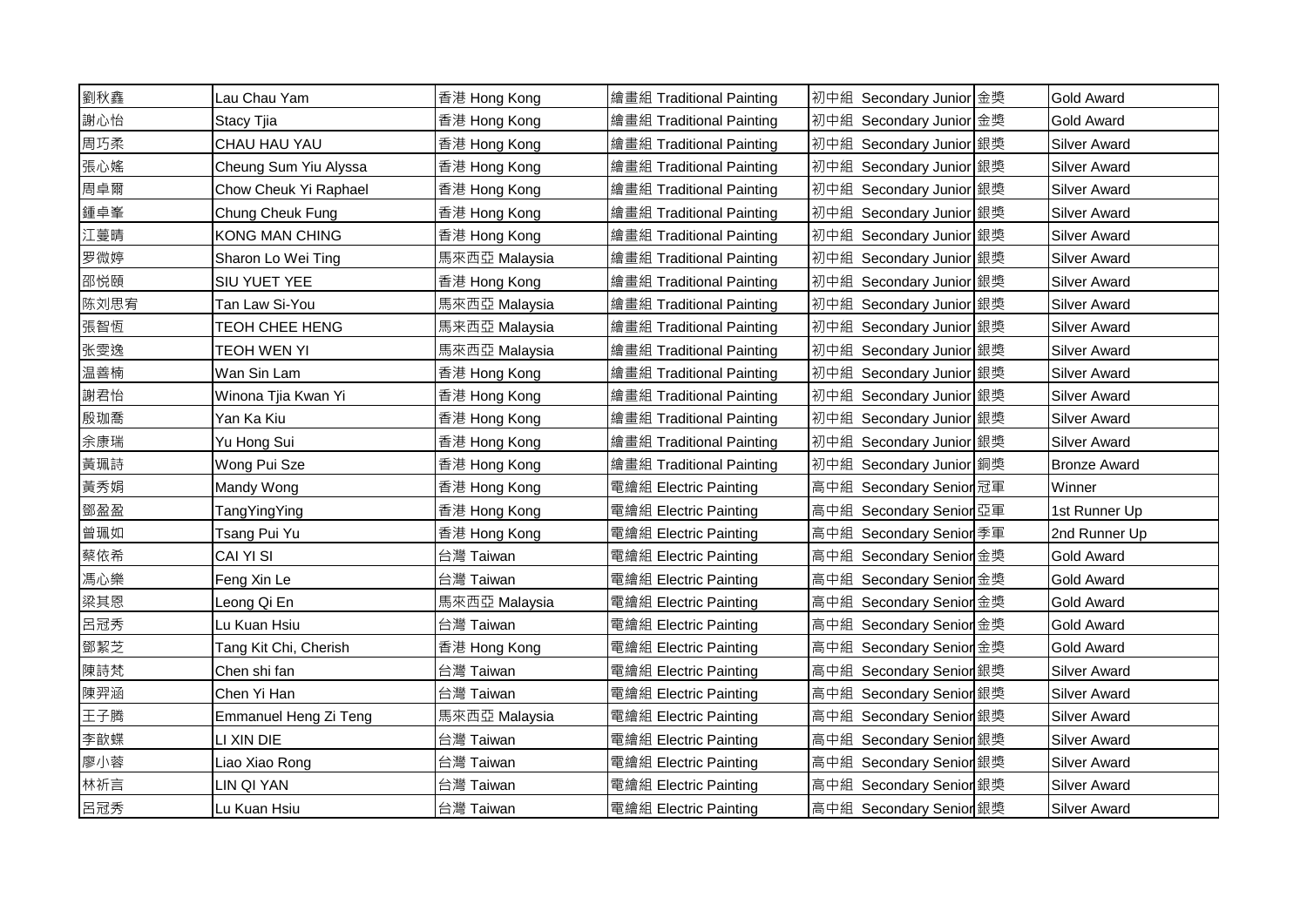| 羅翊榛 | LUO YI ZHEN             | 台灣 Taiwan     | 電繪組 Electric Painting    | 高中組 Secondary Senior 銀獎 | <b>Silver Award</b> |
|-----|-------------------------|---------------|--------------------------|-------------------------|---------------------|
| 黨詠心 | Melody Tang             | 台灣 Taiwan     | 電繪組 Electric Painting    | 高中組 Secondary Senior 銀獎 | <b>Silver Award</b> |
| 許薺方 | Xu Ji Fang              | 台灣 Taiwan     | 電繪組 Electric Painting    | 高中組 Secondary Senior 銀獎 | <b>Silver Award</b> |
| 楊佩璇 | YANG PEI XUAN           | 台灣 Taiwan     | 電繪組 Electric Painting    | 高中組 Secondary Senior 銀獎 | <b>Silver Award</b> |
| 楊子怡 | Yang Zi Yi              | 台灣 Taiwan     | 電繪組 Electric Painting    | 高中組 Secondary Senior 銀獎 | <b>Silver Award</b> |
| 葉芷熒 | Yip Tsz Ying            | 香港 Hong Kong  | 電繪組 Electric Painting    | 高中組 Secondary Senior 銀獎 | <b>Silver Award</b> |
| 曾渝庭 | ZENG YU TING            | 台灣 Taiwan     | 電繪組 Electric Painting    | 高中組 Secondary Senior 銀獎 | <b>Silver Award</b> |
| 陳博智 | CHEN BOZHI              | 台灣 Taiwan     | 電繪組 Electric Painting    | 高中組 Secondary Senior 銅獎 | <b>Bronze Award</b> |
| 陳宜婷 | Chen Yi Ting            | 台灣 Taiwan     | 電繪組 Electric Painting    | 高中組 Secondary Senior 銅獎 | <b>Bronze Award</b> |
| 朱銳羚 | Chu Yui Ling            | 香港 Hong Kong  | 電繪組 Electric Painting    | 高中組 Secondary Senior 銅獎 | <b>Bronze Award</b> |
| 馮卓瑤 | Fung Cheuk Yiu          | 香港 Hong Kong  | 電繪組 Electric Painting    | 高中組 Secondary Senior 銅獎 | <b>Bronze Award</b> |
| 馮朗逸 | Fung Long Yat           | 香港 Hong Kong  | 電繪組 Electric Painting    | 高中組 Secondary Senior 銅獎 | <b>Bronze Award</b> |
| 郭祐愷 | GUO, YOU-KAI            | 台灣 Taiwan     | 電繪組 Electric Painting    | 高中組 Secondary Senior 銅獎 | <b>Bronze Award</b> |
| 黃詩淇 | HuangShiQi              | 台灣 Taiwan     | 電繪組 Electric Painting    | 高中組 Secondary Senior 銅獎 | <b>Bronze Award</b> |
| 葉芯  | Ip Sam                  | 香港 Hong Kong  | 電繪組 Electric Painting    | 高中組 Secondary Senior 銅獎 | <b>Bronze Award</b> |
| 郭可文 | Kei Wen Guo             | 台灣 Taiwan     | 電繪組 Electric Painting    | 高中組 Secondary Senior 銅獎 | <b>Bronze Award</b> |
| 李品甄 | LI PIN ZHEN             | 台灣 Taiwan     | 電繪組 Electric Painting    | 高中組 Secondary Senior 銅獎 | <b>Bronze Award</b> |
| 李泳喬 | Li Wing Kiu Chelsea     | 香港 Hong Kong  | 電繪組 Electric Painting    | 高中組 Secondary Senior 銅獎 | <b>Bronze Award</b> |
| 温家胜 | Vun Jia Seng            | 馬來西亞 Malaysia | 電繪組 Electric Painting    | 高中組 Secondary Senior 銅獎 | <b>Bronze Award</b> |
| 王圓融 | <b>WANG YUAN RONG</b>   | 台灣 Taiwan     | 電繪組 Electric Painting    | 高中組 Secondary Senior 銅獎 | <b>Bronze Award</b> |
| 吳沛芹 | Wu Pei Qin              | 台灣 Taiwan     | 電繪組 Electric Painting    | 高中組 Secondary Senior 銅獎 | <b>Bronze Award</b> |
| 于啟元 | WU YU QI YUAN           | 台灣 Taiwan     | 電繪組 Electric Painting    | 高中組 Secondary Senior 銅獎 | <b>Bronze Award</b> |
| 楊子怡 | Yang Zi Yi              | 台灣 Taiwan     | 電繪組 Electric Painting    | 高中組 Secondary Senior 銅獎 | <b>Bronze Award</b> |
| 周子沛 | ZHOU ZI PEI             | 台灣 Taiwan     | 電繪組 Electric Painting    | 高中組 Secondary Senior 銅獎 | <b>Bronze Award</b> |
| 陳冠斌 | Chan Kwun Pang          | 香港 Hong Kong  | 繪畫組 Traditional Painting | 高中組 Secondary Senior 冠軍 | Winner              |
| 陳詠美 | Chan Wing Mei           | 香港 Hong Kong  | 繪畫組 Traditional Painting | 高中組 Secondary Senior 亞軍 | 1st Runner Up       |
| 蔣念上 | Tsiang Nian Shang Niana | 香港 Hong Kong  | 繪畫組 Traditional Painting | 高中組 Secondary Senior 季軍 | 2nd Runner Up       |
| 鄭貽心 | CHENG I SUM             | 香港 Hong Kong  | 繪畫組 Traditional Painting | 高中組 Secondary Senior 金獎 | <b>Gold Award</b>   |
| 莊欣茹 | JHUANG, SIN-RU          | 台灣 Taiwan     | 繪畫組 Traditional Painting | 高中組 Secondary Senior 金獎 | <b>Gold Award</b>   |
| 莊欣茹 | JHUANG, SIN-RU          | 台灣 Taiwan     | 繪畫組 Traditional Painting | 高中組 Secondary Senior 金獎 | Gold Award          |
| 莊欣茹 | JHUANG, SIN-RU          | 台灣 Taiwan     | 繪畫組 Traditional Painting | 高中組 Secondary Senior 金獎 | <b>Gold Award</b>   |
| 莊欣茹 | JHUANG, SIN-RU          | 香港 Hong Kong  | 繪畫組 Traditional Painting | 高中組 Secondary Senior 金獎 | <b>Gold Award</b>   |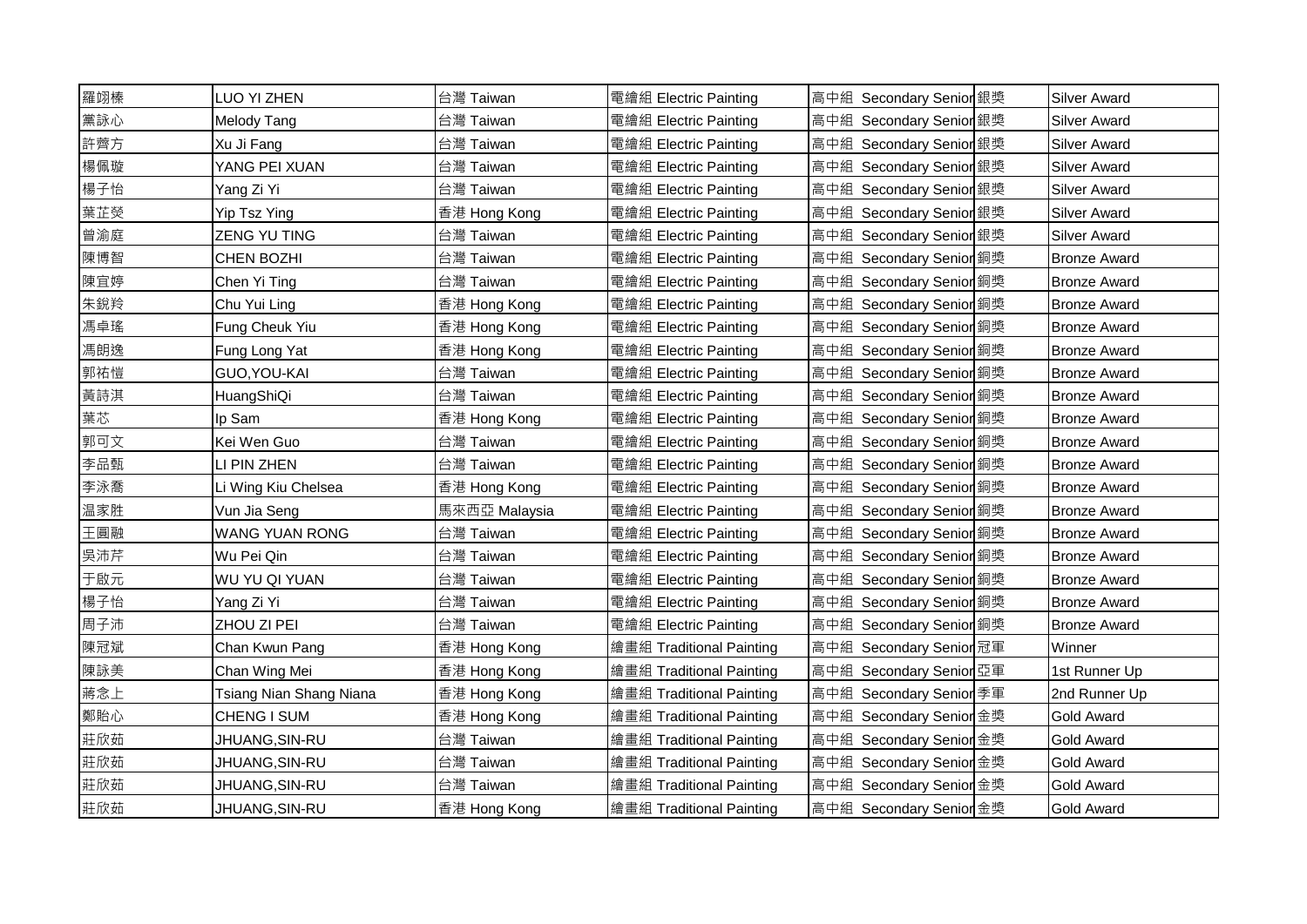| 莊欣茹  | JHUANG-SIN-RU          | 台灣 Taiwan     | 繪畫組 Traditional Painting | 高中組 Secondary Senior 金獎 | <b>Gold Award</b>   |
|------|------------------------|---------------|--------------------------|-------------------------|---------------------|
| 林曉彤  | Lam Hiu Tung           | 香港 Hong Kong  | 繪畫組 Traditional Painting | 高中組 Secondary Senior 金獎 | <b>Gold Award</b>   |
| 刘慧盈  | Law Hui Ying           | 馬來西亞 Malaysia | 繪畫組 Traditional Painting | 高中組 Secondary Senior 金獎 | <b>Gold Award</b>   |
| 李歆蝶  | LI XIN DIE             | 台灣 Taiwan     | 繪畫組 Traditional Painting | 高中組 Secondary Senior 金獎 | <b>Gold Award</b>   |
| 李翊瑄  | LI Yi Xuan             | 台灣 Taiwan     | 繪畫組 Traditional Painting | 高中組 Secondary Senior 金獎 | <b>Gold Award</b>   |
| 廖靜慧  | Liao Jing hui          | 台灣 Taiwan     | 繪畫組 Traditional Painting | 高中組 Secondary Senior 金獎 | <b>Gold Award</b>   |
| 林祈言  | LIN QI YAN             | 台灣 Taiwan     | 繪畫組 Traditional Painting | 高中組 Secondary Senior 金獎 | <b>Gold Award</b>   |
| 黨詠心  | <b>Melody Tang</b>     | 台灣 Taiwan     | 繪畫組 Traditional Painting | 高中組 Secondary Senior 金獎 | <b>Gold Award</b>   |
| 陈刘子宏 | Tan Law Tze-Hon        | 馬來西亞 Malaysia | 繪畫組 Traditional Painting | 高中組 Secondary Senior 金獎 | Gold Award          |
| 鄧盈盈  | TangYingYing           | 香港 Hong Kong  | 繪畫組 Traditional Painting | 高中組 Secondary Senior 金獎 | <b>Gold Award</b>   |
| 王圓融  | WANG YUAN RONG         | 台灣 Taiwan     | 繪畫組 Traditional Painting | 高中組 Secondary Senior 金獎 | <b>Gold Award</b>   |
| 吳沛芹  | Wu Pei Qin             | 台灣 Taiwan     | 繪畫組 Traditional Painting | 高中組 Secondary Senior 金獎 | <b>Gold Award</b>   |
| 于啟元  | WU YU QI YUAN          | 台灣 Taiwan     | 繪畫組 Traditional Painting | 高中組 Secondary Senior 金獎 | <b>Gold Award</b>   |
| 楊佩璇  | YANG PEI XUAN          | 台灣 Taiwan     | 繪畫組 Traditional Painting | 高中組 Secondary Senior 金獎 | Gold Award          |
| 楊子怡  | Yang Zi Yi             | 台灣 Taiwan     | 繪畫組 Traditional Painting | 高中組 Secondary Senior 金獎 | Gold Award          |
| 曾渝庭  | <b>ZENG YU TING</b>    | 台灣 Taiwan     | 繪畫組 Traditional Painting | 高中組 Secondary Senior 金獎 | <b>Gold Award</b>   |
| 邱秀宁  | Amber Kiu Siew Ning    | 馬來西亞 Malaysia | 繪畫組 Traditional Painting | 高中組 Secondary Senior 銀獎 | <b>Silver Award</b> |
| 蔡依希  | CAI YI XI              | 台灣 Taiwan     | 繪畫組 Traditional Painting | 高中組 Secondary Senior 銀獎 | Silver Award        |
| 陳博智  | <b>CHEN BOZHI</b>      | 台灣 Taiwan     | 繪畫組 Traditional Painting | 高中組 Secondary Senior 銀獎 | <b>Silver Award</b> |
| 陳詩梵  | Chen shi fan           | 台灣 Taiwan     | 繪畫組 Traditional Painting | 高中組 Secondary Senior 銀獎 | <b>Silver Award</b> |
| 陳羿涵  | Chen Yi Han            | 台灣 Taiwan     | 繪畫組 Traditional Painting | 高中組 Secondary Senior 銀獎 | Silver Award        |
| 陳宜婷  | Chen Yi Ting           | 台灣 Taiwan     | 繪畫組 Traditional Painting | 高中組 Secondary Senior 銀獎 | Silver Award        |
| 陳永晴  | Chen Yong Qing         | 台灣 Taiwan     | 繪畫組 Traditional Painting | 高中組 Secondary Senior 銀獎 | <b>Silver Award</b> |
| 周得如  | Chow Yulanda           | 香港 Hong Kong  | 繪畫組 Traditional Painting | 高中組 Secondary Senior 銀獎 | <b>Silver Award</b> |
| 鍾恩成  | Chung Yan Sing         | 香港 Hong Kong  | 繪畫組 Traditional Painting | 高中組 Secondary Senior 銀獎 | Silver Award        |
| 馮心樂  | Feng Xin Le            | 台灣 Taiwan     | 繪畫組 Traditional Painting | 高中組 Secondary Senior 銀獎 | <b>Silver Award</b> |
| 郭祐愷  | GUO, YOU-KAI           | 台灣 Taiwan     | 繪畫組 Traditional Painting | 高中組 Secondary Senior 銀獎 | <b>Silver Award</b> |
| 许益斌  | Hee Yeek Bin Justin    | 馬來西亞 Malaysia | 繪畫組 Traditional Painting | 高中組 Secondary Senior 銀獎 | <b>Silver Award</b> |
| 許珈禎  | HSU CHIA CHEN          | 台灣 Taiwan     | 繪畫組 Traditional Painting | 高中組 Secondary Senior 銀獎 | <b>Silver Award</b> |
| 黃詩淇  | HUANG SHI QI           | 台灣 Taiwan     | 繪畫組 Traditional Painting | 高中組 Secondary Senior 銀獎 | Silver Award        |
| 姜宛榆  | Jiang Wen Yu           | 台灣 Taiwan     | 繪畫組 Traditional Painting | 高中組 Secondary Senior 銀獎 | Silver Award        |
| 陳嘉燕  | Jiraprasertkul Panyada | 香港 Hong Kong  | 繪畫組 Traditional Painting | 高中組 Secondary Senior 銀獎 | <b>Silver Award</b> |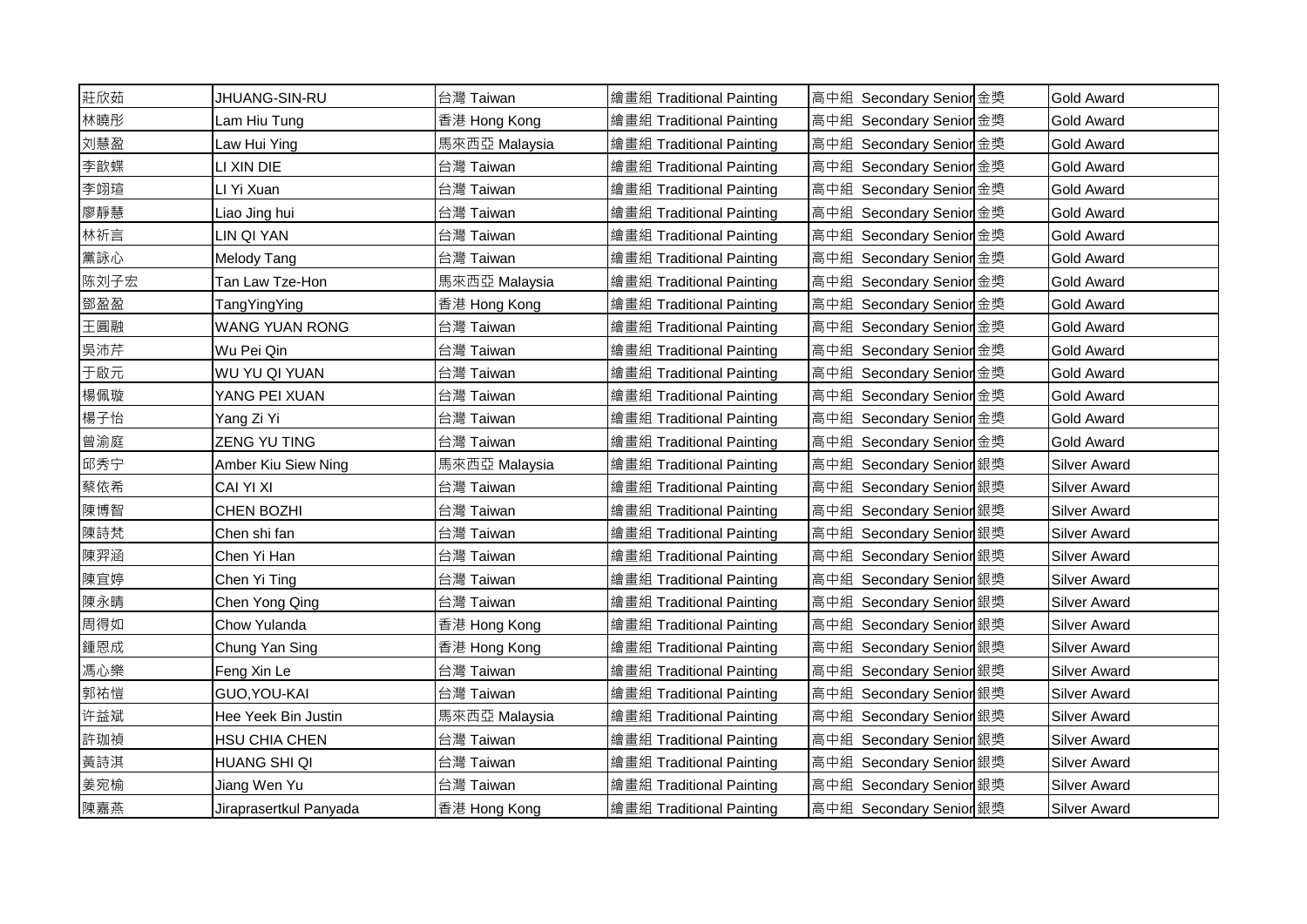| 郭可文 | Kei Wen Kuo         | 台灣 Taiwan     | 繪畫組 Traditional Painting | 高中組 Secondary Senior 銀獎 |    | <b>Silver Award</b> |
|-----|---------------------|---------------|--------------------------|-------------------------|----|---------------------|
| 林才竣 | lam choi chun       | 香港 Hong Kong  | 繪畫組 Traditional Painting | 高中組 Secondary Senior 銀獎 |    | <b>Silver Award</b> |
| 廖小蓉 | Liao Xiao Rong      | 台灣 Taiwan     | 繪畫組 Traditional Painting | 高中組 Secondary Senior 銀獎 |    | <b>Silver Award</b> |
| 劉嘉潁 | LIU JIA-YING        | 台灣 Taiwan     | 繪畫組 Traditional Painting | 高中組 Secondary Senior 銀獎 |    | <b>Silver Award</b> |
| 呂冠秀 | Lu Kuan Hsiu        | 台灣 Taiwan     | 繪畫組 Traditional Painting | 高中組 Secondary Senior 銀獎 |    | <b>Silver Award</b> |
| 羅翊榛 | LUO YI ZHEN         | 台灣 Taiwan     | 繪畫組 Traditional Painting | 高中組 Secondary Senior 銀獎 |    | <b>Silver Award</b> |
| 羅冠宇 | LUO, GUAN-YU        | 台灣 Taiwan     | 繪畫組 Traditional Painting | 高中組 Secondary Senior 銀獎 |    | <b>Silver Award</b> |
| 吳鳳鈴 | Ng Fung Ling        | 香港 Hong Kong  | 繪畫組 Traditional Painting | 高中組 Secondary Senior 銀獎 |    | <b>Silver Award</b> |
| 谢可莉 | SIA KER LI          | 馬來西亞 Malaysia | 繪畫組 Traditional Painting | 高中組 Secondary Senior 銀獎 |    | <b>Silver Award</b> |
| 陈业增 | Tan Ye Zeng         | 馬來西亞 Malaysia | 繪畫組 Traditional Painting | 高中組 Secondary Senior 銀獎 |    | <b>Silver Award</b> |
| 陳玟璇 | WEN-HSUAN, CHEN     | 台灣 Taiwan     | 繪畫組 Traditional Painting | 高中組 Secondary Senior 銀獎 |    | <b>Silver Award</b> |
| 許薺方 | Xu Ji Fang          | 台灣 Taiwan     | 繪畫組 Traditional Painting | 高中組 Secondary Senior 銀獎 |    | <b>Silver Award</b> |
| 楊子怡 | Yang Zi Yi          | 台灣 Taiwan     | 繪畫組 Traditional Painting | 高中組 Secondary Senior 銀獎 |    | <b>Silver Award</b> |
| 馮盈禎 | YING-JHEN FONG      | 台灣 Taiwan     | 繪畫組 Traditional Painting | 高中組 Secondary Senior 銀獎 |    | <b>Silver Award</b> |
| 葉芷熒 | Yip Tsz Ying        | 香港 Hong Kong  | 繪畫組 Traditional Painting | 高中組 Secondary Senior 銀獎 |    | <b>Silver Award</b> |
| 詹昀蓁 | ZHAN, YUN-QIN       | 台灣 Taiwan     | 繪畫組 Traditional Painting | 高中組 Secondary Senior 銀獎 |    | <b>Silver Award</b> |
| 張焄宭 | ZHANG XUN QUN       | 台灣 Taiwan     | 繪畫組 Traditional Painting | 高中組 Secondary Senior 銀獎 |    | <b>Silver Award</b> |
| 張芸綺 | Zhang Yun Qi        | 台灣 Taiwan     | 繪畫組 Traditional Painting | 高中組 Secondary Senior 銀獎 |    | <b>Silver Award</b> |
| 周子沛 | ZHOU ZI PEI         | 台灣 Taiwan     | 繪畫組 Traditional Painting | 高中組 Secondary Senior 銀獎 |    | <b>Silver Award</b> |
| 羅恩芯 | Alice Luo           | 台灣 Taiwan     | 繪畫組 Traditional Painting | 高中組 Secondary Senior 銅獎 |    | <b>Bronze Award</b> |
| 陳卓琳 | Chan Check Lam      | 香港 Hong Kong  | 繪畫組 Traditional Painting | 高中組 Secondary Senior 銅獎 |    | <b>Bronze Award</b> |
| 陈芷恩 | chan tsz yan        | 香港 Hong Kong  | 繪畫組 Traditional Painting | 高中組 Secondary Senior 銅獎 |    | <b>Bronze Award</b> |
| 柯詠晴 | KO YONG CHING       | 台灣 Taiwan     | 繪畫組 Traditional Painting | 高中組 Secondary Senior 銅獎 |    | <b>Bronze Award</b> |
| 王玉華 | Wong Yuk Wai        | 香港 Hong Kong  | 電繪組 Electric Painting    | 公開組 Open                | 冠軍 | Winner              |
| 陳志萍 | Chan Chi Ping       | 香港 Hong Kong  | 電繪組 Electric Painting    | 公開組 Open                | 亞軍 | 1st Runner Up       |
| 陳嘉軒 | Chan Ka Hin         | 香港 Hong Kong  | 電繪組 Electric Painting    | 公開組 Open                | 季軍 | 2nd Runner Up       |
| 李錦聰 | Lee Kam Chung       | 香港 Hong Kong  | 電繪組 Electric Painting    | 公開組 Open                | 金獎 | <b>Gold Award</b>   |
| 胡凱雋 | Woo Hoi Chun        | 香港 Hong Kong  | 電繪組 Electric Painting    | 公開組 Open                | 金獎 | <b>Gold Award</b>   |
| 陳啓禧 | Chan Kai Hei        | 香港 Hong Kong  | 電繪組 Electric Painting    | 公開組 Open                | 銀獎 | <b>Silver Award</b> |
| 張姵臻 | Chang Pei Chen      | 台灣 Taiwan     | 電繪組 Electric Painting    | 公開組 Open                | 銀獎 | <b>Silver Award</b> |
| 張可兒 | cheung ho yi        | 香港 Hong Kong  | 電繪組 Electric Painting    | 公開組 Open                | 銀獎 | <b>Silver Award</b> |
| 蔡家玲 | <b>CHOI KA LING</b> | 香港 Hong Kong  | 電繪組 Electric Painting    | 公開組 Open                | 銀獎 | <b>Silver Award</b> |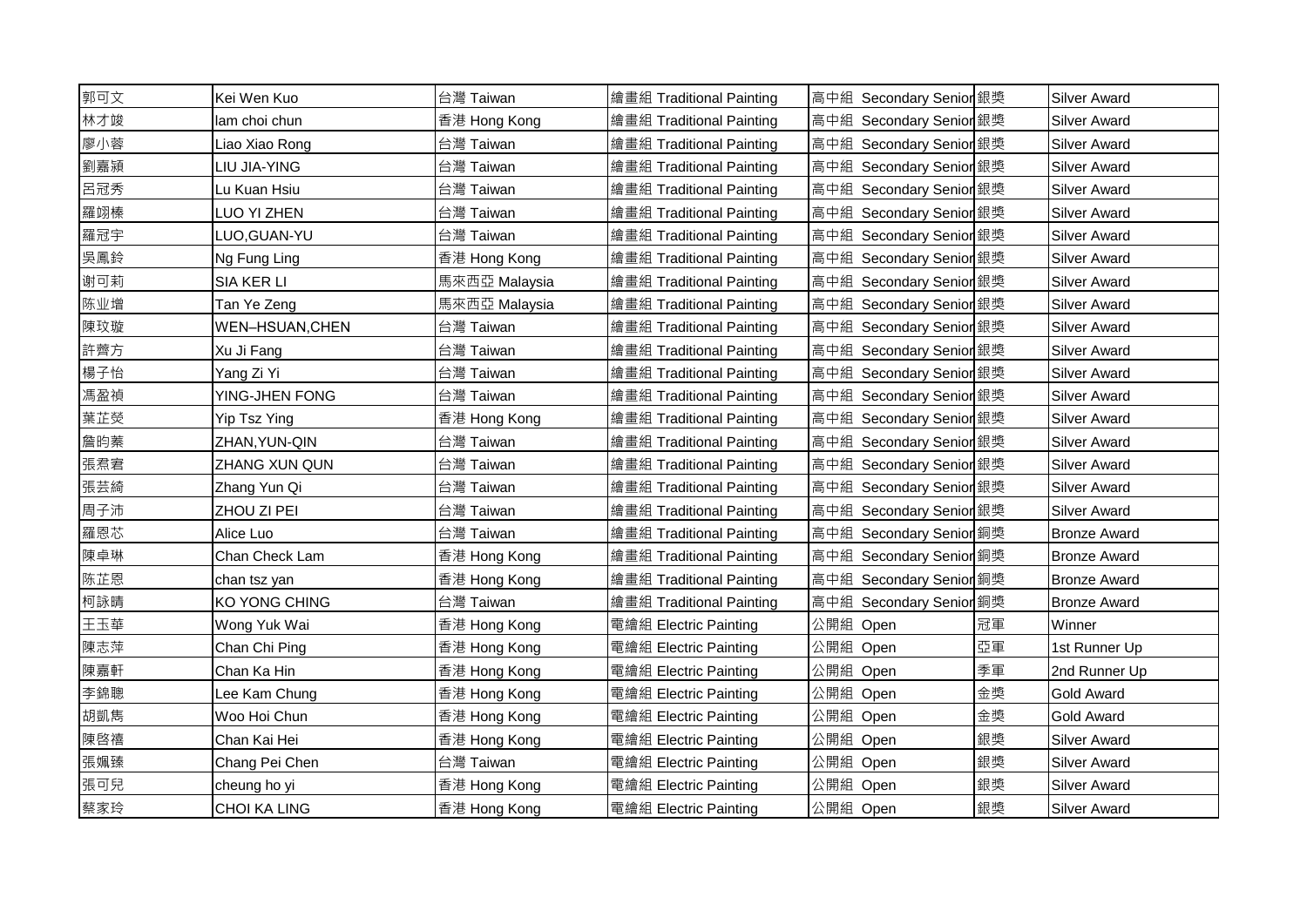| 朱銳羚 | Chu Yui Ling         | 香港 Hong Kong  | 電繪組 Electric Painting    | 公開組 Open | 銀獎 | <b>Silver Award</b> |
|-----|----------------------|---------------|--------------------------|----------|----|---------------------|
| 方懿  | Fong Yi              | 香港 Hong Kong  | 電繪組 Electric Painting    | 公開組 Open | 銀獎 | <b>Silver Award</b> |
| 李政隆 | LI Zheng-Long        | 台灣 Taiwan     | 電繪組 Electric Painting    | 公開組 Open | 銀獎 | <b>Silver Award</b> |
| 呂彥儀 | LU, YAN-YI           | 台灣 Taiwan     | 電繪組 Electric Painting    | 公開組 Open | 銀獎 | <b>Silver Award</b> |
| 陸錦盈 | Luk Kam Ying         | 香港 Hong Kong  | 電繪組 Electric Painting    | 公開組 Open | 銀獎 | <b>Silver Award</b> |
| 吳悦媖 | Ng Yue Ying          | 香港 Hong Kong  | 電繪組 Electric Painting    | 公開組 Open | 銀獎 | <b>Silver Award</b> |
| 沈元喜 | <b>SIM YUAN HEE</b>  | 馬來西亞 Malaysia | 電繪組 Electric Painting    | 公開組 Open | 銀獎 | <b>Silver Award</b> |
| 鄧子璐 | Tang Zi Lu           | 香港 Hong Kong  | 電繪組 Electric Painting    | 公開組 Open | 銀獎 | <b>Silver Award</b> |
| 唐礎瑜 | Tong Samantha        | 香港 Hong Kong  | 電繪組 Electric Painting    | 公開組 Open | 銀獎 | <b>Silver Award</b> |
| 曾會晴 | TsengHuiChing        | 台灣 Taiwan     | 電繪組 Electric Painting    | 公開組 Open | 銀獎 | <b>Silver Award</b> |
| 侯詠怡 | Wingyi Hau           | 香港 Hong Kong  | 電繪組 Electric Painting    | 公開組 Open | 銀獎 | <b>Silver Award</b> |
| 黄俊  | Wong Chun            | 香港 Hong Kong  | 電繪組 Electric Painting    | 公開組 Open | 銀獎 | <b>Silver Award</b> |
| 黃顯婷 | Wong Hin Ting        | 香港 Hong Kong  | 電繪組 Electric Painting    | 公開組 Open | 銀獎 | <b>Silver Award</b> |
| 葉欣彤 | Yip Yan Tung         | 香港 Hong Kong  | 電繪組 Electric Painting    | 公開組 Open | 銀獎 | <b>Silver Award</b> |
| 區穎兒 | AU WING YEE          | 香港 Hong Kong  | 電繪組 Electric Painting    | 公開組 Open | 銅獎 | <b>Bronze Award</b> |
| 邱鼎熹 | Yau Ding Hei         | 香港 Hong Kong  | 電繪組 Electric Painting    | 公開組 Open | 銅獎 | <b>Bronze Award</b> |
| 鄭加欣 | ZHENG JIA XIN        | 台灣 Taiwan     | 電繪組 Electric Painting    | 公開組 Open | 銅獎 | <b>Bronze Award</b> |
| 林淑婷 | Lam Suk Ting         | 香港 Hong Kong  | 繪畫組 Traditional Painting | 公開組 Open | 冠軍 | Winner              |
| 蕭俊傑 | Siu Chun Kit         | 香港 Hong Kong  | 繪畫組 Traditional Painting | 公開組 Open | 亞軍 | 1st Runner Up       |
| 謝雅雯 | Tse Nga Man          | 香港 Hong Kong  | 繪畫組 Traditional Painting | 公開組 Open | 季軍 | 2nd Runner Up       |
| 曾桢茜 | Chan Jia Xi          | 馬來西亞 Malaysia | 繪畫組 Traditional Painting | 公開組 Open | 金獎 | <b>Gold Award</b>   |
| 陳玉蘭 | Chan Yuk Lan         | 香港 Hong Kong  | 繪畫組 Traditional Painting | 公開組 Open | 金獎 | <b>Gold Award</b>   |
| 周穎欣 | Chou Wing Yan        | 香港 Hong Kong  | 繪畫組 Traditional Painting | 公開組 Open | 金獎 | <b>Gold Award</b>   |
| 梁婉玲 | <b>LEONG UN LENG</b> | 澳門 Macau      | 繪畫組 Traditional Painting | 公開組 Open | 金獎 | <b>Gold Award</b>   |
| 梁婉玲 | <b>LEONGUN LENG</b>  | 澳門 Macau      | 繪畫組 Traditional Painting | 公開組 Open | 金獎 | <b>Gold Award</b>   |
| 李志成 | Li Chi Sing Francis  | 香港 Hong Kong  | 繪畫組 Traditional Painting | 公開組 Open | 金獎 | <b>Gold Award</b>   |
| 劉耀仁 | Liu yao ren          | 台灣 Taiwan     | 繪畫組 Traditional Painting | 公開組 Open | 金獎 | <b>Gold Award</b>   |
| 顏芷琳 | Ngan Tsz Lam         | 香港 Hong Kong  | 繪畫組 Traditional Painting | 公開組 Open | 金獎 | <b>Gold Award</b>   |
| 鄧麗賢 | Tang Lai Yin Liza    | 香港 Hong Kong  | 繪畫組 Traditional Painting | 公開組 Open | 金獎 | <b>Gold Award</b>   |
| 溫楚德 | Wan Chor Tak         | 香港 Hong Kong  | 繪畫組 Traditional Painting | 公開組 Open | 金獎 | <b>Gold Award</b>   |
| 王薇妮 | WANG, WEI-NI         | 台灣 Taiwan     | 繪畫組 Traditional Painting | 公開組 Open | 金獎 | Gold Award          |
| 羅婉恩 | <b>Winnie Law</b>    | 香港 Hong Kong  | 繪畫組 Traditional Painting | 公開組 Open | 金獎 | <b>Gold Award</b>   |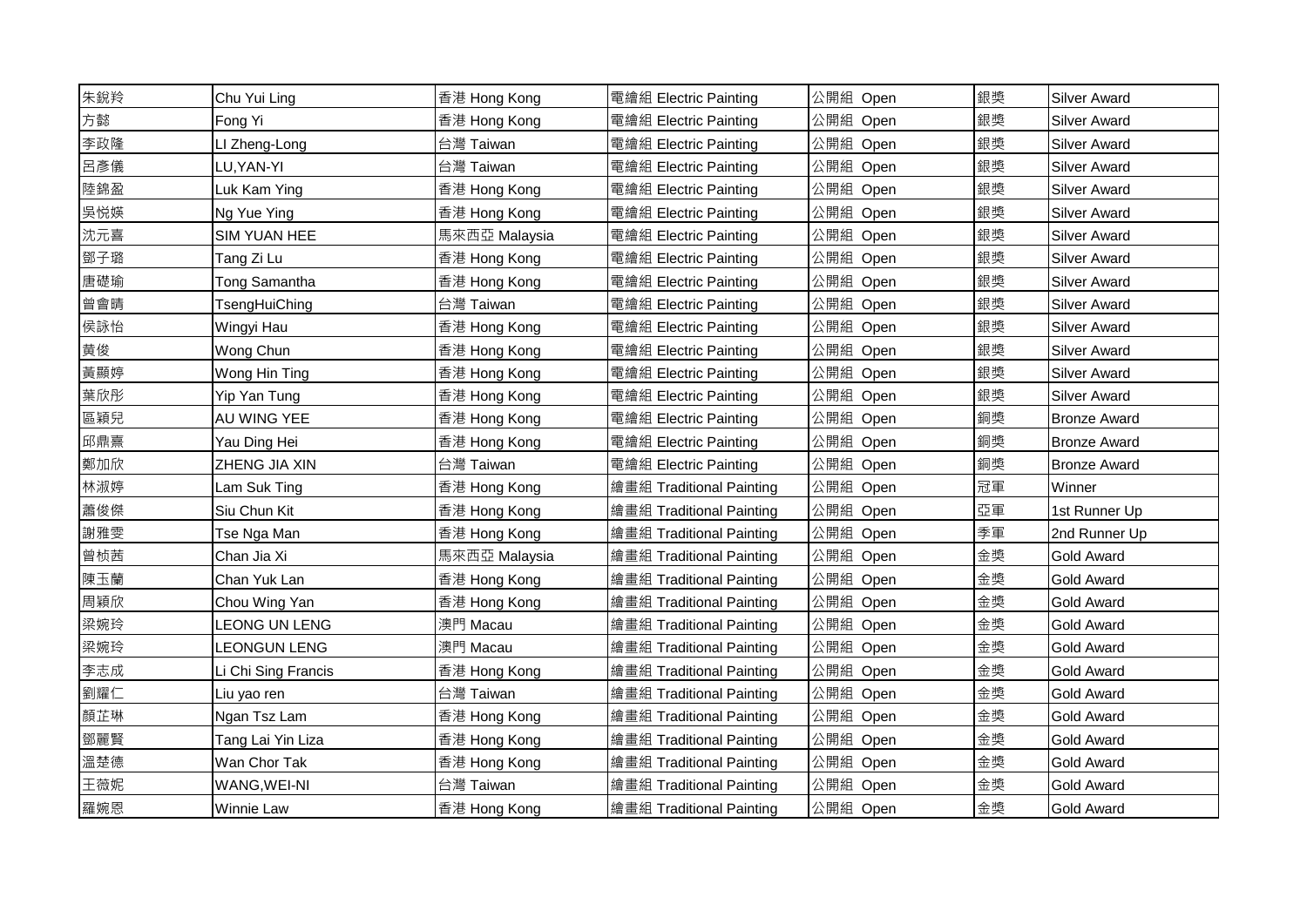| 黃慧賢 | WONG WAI YIN          | 香港 Hong Kong  | 繪畫組 Traditional Painting | 公開組 Open | 金獎 | <b>Gold Award</b>   |
|-----|-----------------------|---------------|--------------------------|----------|----|---------------------|
| 黃耀基 | Wong yiu kei          | 香港 Hong Kong  | 繪畫組 Traditional Painting | 公開組 Open | 金獎 | <b>Gold Award</b>   |
| 尤偉海 | YAU WAI HOI           | 香港 Hong Kong  | 繪畫組 Traditional Painting | 公開組 Open | 金獎 | Gold Award          |
| 嚴珮瑜 | Yim Pui Yu Venus      | 香港 Hong Kong  | 繪畫組 Traditional Painting | 公開組 Open | 金獎 | <b>Gold Award</b>   |
| 黎燕卿 | Zoe Lai               | 香港 Hong Kong  | 繪畫組 Traditional Painting | 公開組 Open | 金獎 | <b>Gold Award</b>   |
| 陳齊壤 | Chai leong Chan       | 澳門 Macau      | 繪畫組 Traditional Painting | 公開組 Open | 銀獎 | <b>Silver Award</b> |
| 陳雪熒 | <b>CHAN SUET YING</b> | 香港 Hong Kong  | 繪畫組 Traditional Painting | 公開組 Open | 銀獎 | <b>Silver Award</b> |
| 陳宇欣 | Chan Yu Yan           | 香港 Hong Kong  | 繪畫組 Traditional Painting | 公開組 Open | 銀獎 | <b>Silver Award</b> |
| 張謹薇 | Chang Chin Wei        | 台灣 Taiwan     | 繪畫組 Traditional Painting | 公開組 Open | 銀獎 | Silver Award        |
| 張姵臻 | Chang Pei Chen        | 台灣 Taiwan     | 繪畫組 Traditional Painting | 公開組 Open | 銀獎 | <b>Silver Award</b> |
| 陈慧锦 | chanhuijin            | 馬來西亞 Malaysia | 繪畫組 Traditional Painting | 公開組 Open | 銀獎 | <b>Silver Award</b> |
| 陈慧锦 | chanhuijin            | 馬來西亞 Malaysia | 繪畫組 Traditional Painting | 公開組 Open | 銀獎 | Silver Award        |
| 陳諺葶 | Chen Yan Ting         | 台灣 Taiwan     | 繪畫組 Traditional Painting | 公開組 Open | 銀獎 | <b>Silver Award</b> |
| 张菁娥 | Cheong Qing Er        | 馬來西亞 Malaysia | 繪畫組 Traditional Painting | 公開組 Open | 銀獎 | <b>Silver Award</b> |
| 張小雲 | Cheung Siu wan candi  | 香港 Hong Kong  | 繪畫組 Traditional Painting | 公開組 Open | 銀獎 | Silver Award        |
| 張盈影 | Cheung Ying Ying      | 香港 Hong Kong  | 繪畫組 Traditional Painting | 公開組 Open | 銀獎 | <b>Silver Award</b> |
| 郭淑莉 | Kuo Shu Li            | 台灣 Taiwan     | 繪畫組 Traditional Painting | 公開組 Open | 銀獎 | <b>Silver Award</b> |
| 關美燕 | Kwan Mei Yin          | 香港 Hong Kong  | 繪畫組 Traditional Painting | 公開組 Open | 銀獎 | <b>Silver Award</b> |
| 郭曉怡 | <b>KWOK HIU YI</b>    | 香港 Hong Kong  | 繪畫組 Traditional Painting | 公開組 Open | 銀獎 | <b>Silver Award</b> |
| 刘绚宁 | Lau Shuen Ning        | 馬來西亞 Malaysia | 繪畫組 Traditional Painting | 公開組 Open | 銀獎 | <b>Silver Award</b> |
| 李贞仪 | Lee Zhen Yi           | 馬來西亞 Malaysia | 繪畫組 Traditional Painting | 公開組 Open | 銀獎 | <b>Silver Award</b> |
| 梁婉玲 | <b>LEONG UN LENG</b>  | 澳門 Macau      | 繪畫組 Traditional Painting | 公開組 Open | 銀獎 | <b>Silver Award</b> |
| 李俊傑 | LI CHUN KIT           | 香港 Hong Kong  | 繪畫組 Traditional Painting | 公開組 Open | 銀獎 | <b>Silver Award</b> |
| 林彩洁 | Lim Cai Jie           | 馬來西亞 Malaysia | 繪畫組 Traditional Painting | 公開組 Open | 銀獎 | <b>Silver Award</b> |
| 馬韻晴 | Ma Yun Qing           | 台灣 Taiwan     | 繪畫組 Traditional Painting | 公開組 Open | 銀獎 | <b>Silver Award</b> |
| 馬韻晴 | Ma Yun Qing           | 台灣 Taiwan     | 繪畫組 Traditional Painting | 公開組 Open | 銀獎 | <b>Silver Award</b> |
| 莫敏宜 | Mandy Mok             | 香港 Hong Kong  | 繪畫組 Traditional Painting | 公開組 Open | 銀獎 | Silver Award        |
| 吳杏芳 | Ng Hang Fong          | 香港 Hong Kong  | 繪畫組 Traditional Painting | 公開組 Open | 銀獎 | Silver Award        |
| 刘千宁 | Serena Lau Chian Ning | 馬來西亞 Malaysia | 繪畫組 Traditional Painting | 公開組 Open | 銀獎 | <b>Silver Award</b> |
| 沈孟颺 | Shen Meng Yang        | 台灣 Taiwan     | 繪畫組 Traditional Painting | 公開組 Open | 銀獎 | <b>Silver Award</b> |
| 譚煦齡 | Tam Hui Ling          | 香港 Hong Kong  | 繪畫組 Traditional Painting | 公開組 Open | 銀獎 | <b>Silver Award</b> |
| 陈思宁 | Tan Si Ning           | 馬來西亞 Malaysia | 繪畫組 Traditional Painting | 公開組 Open | 銀獎 | <b>Silver Award</b> |